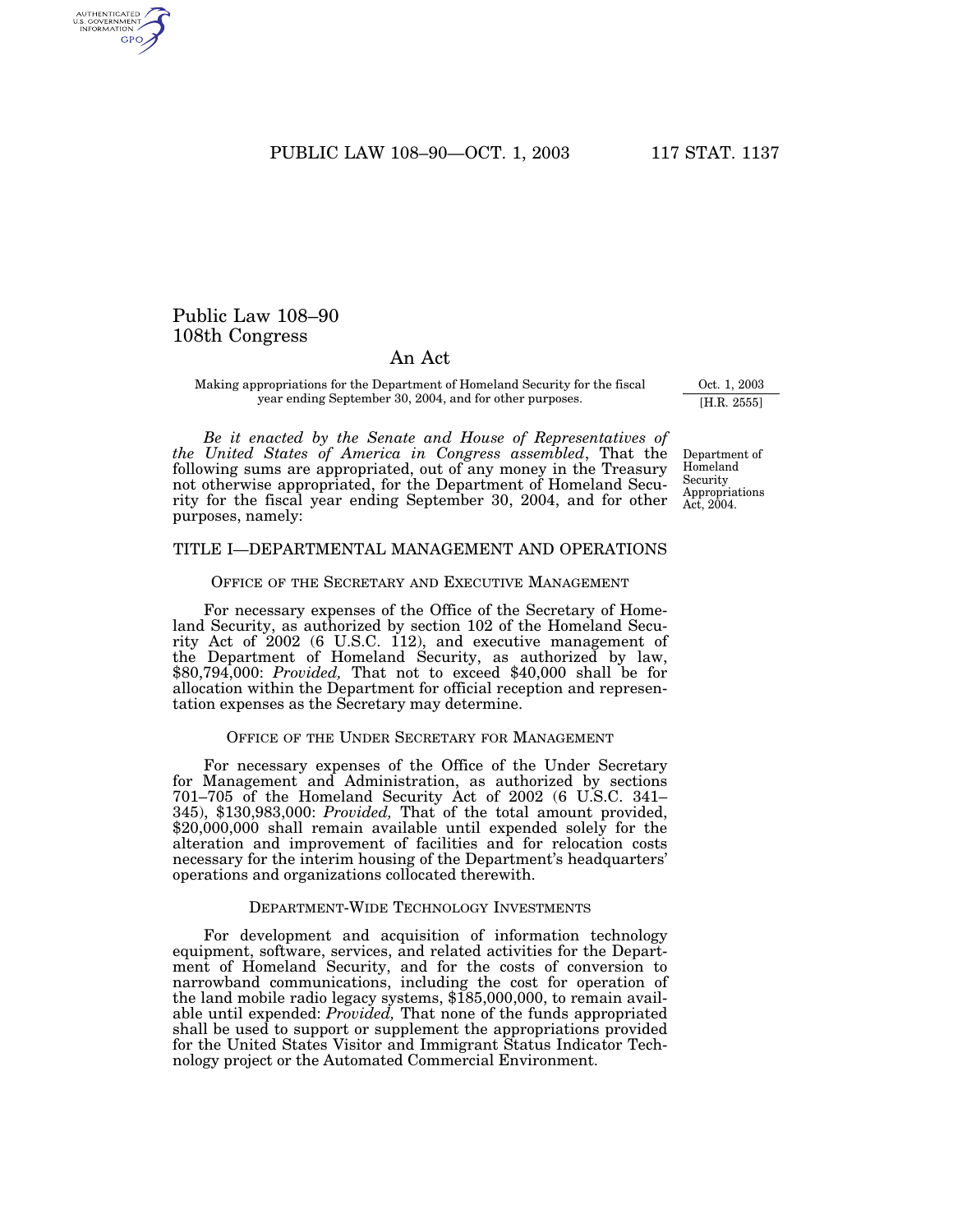### OFFICE OF INSPECTOR GENERAL

For necessary expenses of the Office of Inspector General in carrying out the provisions of the Inspector General Act of 1978 (5 U.S.C. App.), \$58,664,000, of which not to exceed \$100,000 may be used for certain confidential operational expenses, including the payment of informants, to be expended at the direction of the Inspector General.

## TITLE II—SECURITY, ENFORCEMENT, AND INVESTIGATIONS

### OFFICE OF THE UNDER SECRETARY FOR BORDER AND TRANSPORTATION SECURITY

## SALARIES AND EXPENSES

For necessary expenses of the Office of the Under Secretary for Border and Transportation Security, as authorized by subtitle A, title IV, of the Homeland Security Act of 2002 (6 U.S.C. 201 et seq.), \$8,106,000.

## UNITED STATES VISITOR AND IMMIGRANT STATUS INDICATOR TECHNOLOGY

For necessary expenses for the development of the United States Visitor and Immigrant Status Indicator Technology project, as authorized by section 110 of the Illegal Immigration Reform and Immigration Responsibility Act of 1996 (8 U.S.C. 1221 note), \$330,000,000, to remain available until expended: *Provided*, That none of the funds appropriated under this heading may be obligated for the United States Visitor and Immigrant Status Indicator Technology project until the Committees on Appropriations of the Senate and the House of Representatives receive and approve a plan for expenditure prepared by the Secretary of Homeland Security that: (1) meets the capital planning and investment control review requirements established by the Office of Management and Budget, including Circular A–11, part 3; (2) complies with the Department of Homeland Security enterprise information systems architecture; (3) complies with the acquisition rules, requirements, guidelines, and systems acquisition management practices of the Federal Government; (4) is reviewed and approved by the Department of Homeland Security and the Office of Management and Budget; and (5) is reviewed by the General Accounting Office.

#### CUSTOMS AND BORDER PROTECTION

### SALARIES AND EXPENSES

For necessary expenses for enforcement of laws relating to border security, immigration, customs, and agricultural inspections and regulatory activities related to plant and animal imports; acquisition, lease, maintenance and operation of aircraft; purchase and lease of up to 4,500 (3,935 for replacement only) police-type vehicles; and contracting with individuals for personal services abroad; \$4,396,350,000; of which \$3,000,000 shall be derived from the Harbor Maintenance Trust Fund for administrative expenses related to the collection of the Harbor Maintenance Fee pursuant to Public Law 103–182 and notwithstanding section  $151\overline{1}(e)(1)$  of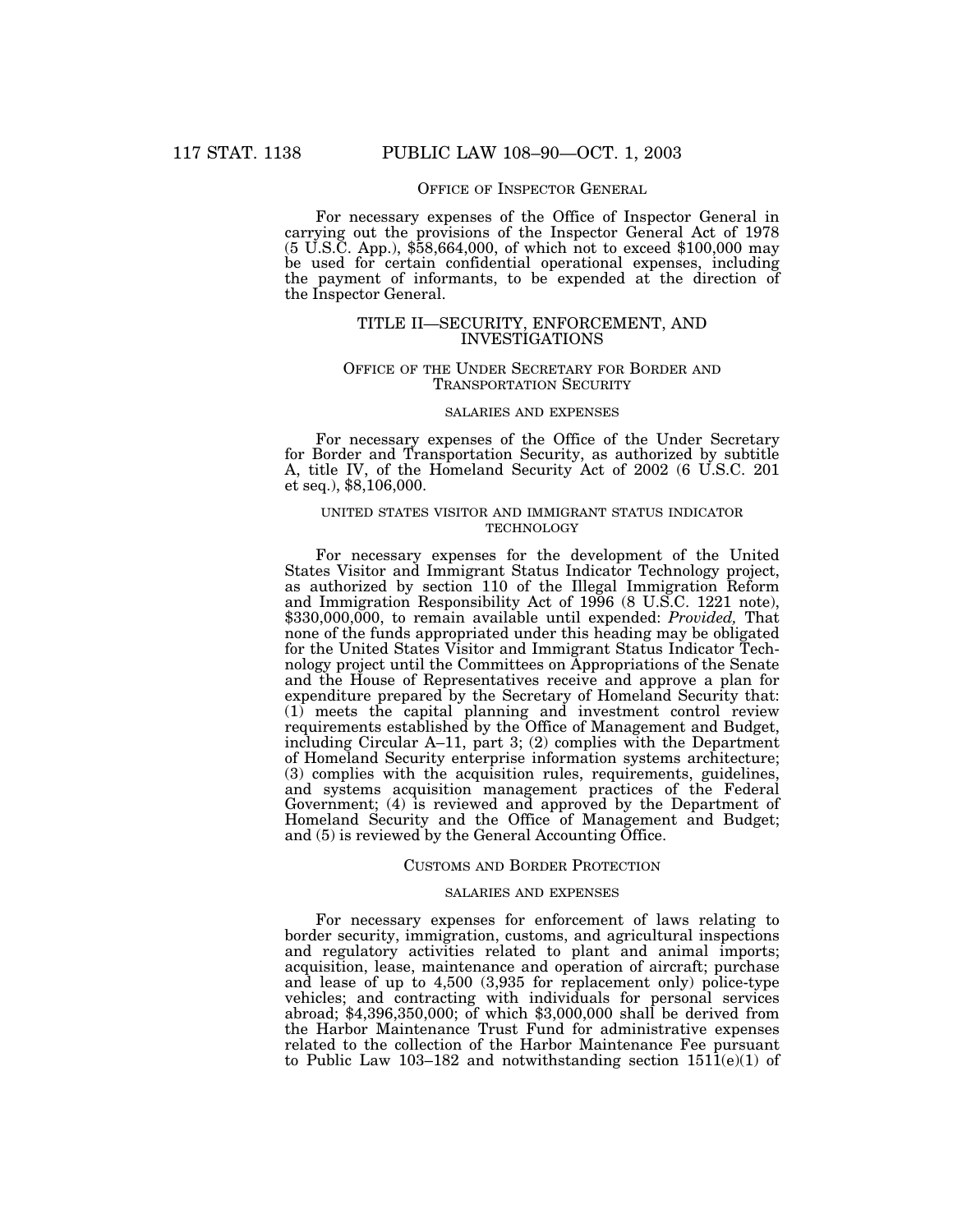Public Law 107–296; of which not to exceed \$40,000 shall be for official reception and representation expenses; of which not to exceed \$100,800,000 shall remain available until September 30, 2005, for inspection technology; of which such sums as become available in the Customs User Fee Account, except sums subject to section 13031(f)(3) of the Consolidated Omnibus Budget Reconciliation Act of 1985 (19 U.S.C.  $58c(f)(3)$ ), shall be derived from that account; of which not to exceed \$150,000 shall be available for payment for rental space in connection with preclearance operations; of which not to exceed \$1,000,000 shall be for awards of compensation to informants, to be accounted for solely under the certificate of the Under Secretary for Border and Transportation Security; and of which not to exceed \$5,000,000 shall be available for payments or advances arising out of contractual or reimbursable agreements with State and local law enforcement agencies while engaged in cooperative activities related to immigration: *Provided,* That none of the funds appropriated shall be available to compensate any employee for overtime in an annual amount in excess of \$30,000, except that the Under Secretary for Border and Transportation Security may exceed that amount as necessary for national security purposes and in cases of immigration emergencies: *Provided further,* That of the total amount provided, \$12,725,000 shall be for activities to enforce laws against forced child labor in fiscal year 2004, of which not to exceed \$4,000,000 shall remain available until expended: *Provided further,* That no funds shall Arizona. be available for the site acquisition, design, or construction of any Border Patrol checkpoint in the Tucson sector: *Provided further,* That the Border Patrol shall relocate its checkpoints in the Tucson sector at least once every 7 days in a manner designed to prevent persons subject to inspection from predicting the location of any such checkpoint.

### AUTOMATION MODERNIZATION

For expenses for customs and border protection automated systems, \$441,122,000, to remain available until expended, of which not less than \$318,690,000 shall be for the development of the Automated Commercial Environment: *Provided,* That none of the funds appropriated under this heading may be obligated for the Automated Commercial Environment until the Committees on Appropriations of the Senate and the House of Representatives receive and approve a plan for expenditure prepared by the Under Secretary for Border and Transportation Security that: (1) meets the capital planning and investment control review requirements established by the Office of Management and Budget, including Circular A–11, part 3; (2) complies with the Bureau of Customs and Border Protection's enterprise information systems architecture; (3) complies with the acquisition rules, requirements, guidelines, and systems acquisition management practices of the Federal Government; (4) is reviewed and approved by the Bureau of Customs and Border Protection Investment Review Board, the Department of Homeland Security, and the Office of Management and Budget; and (5) is reviewed by the General Accounting Office.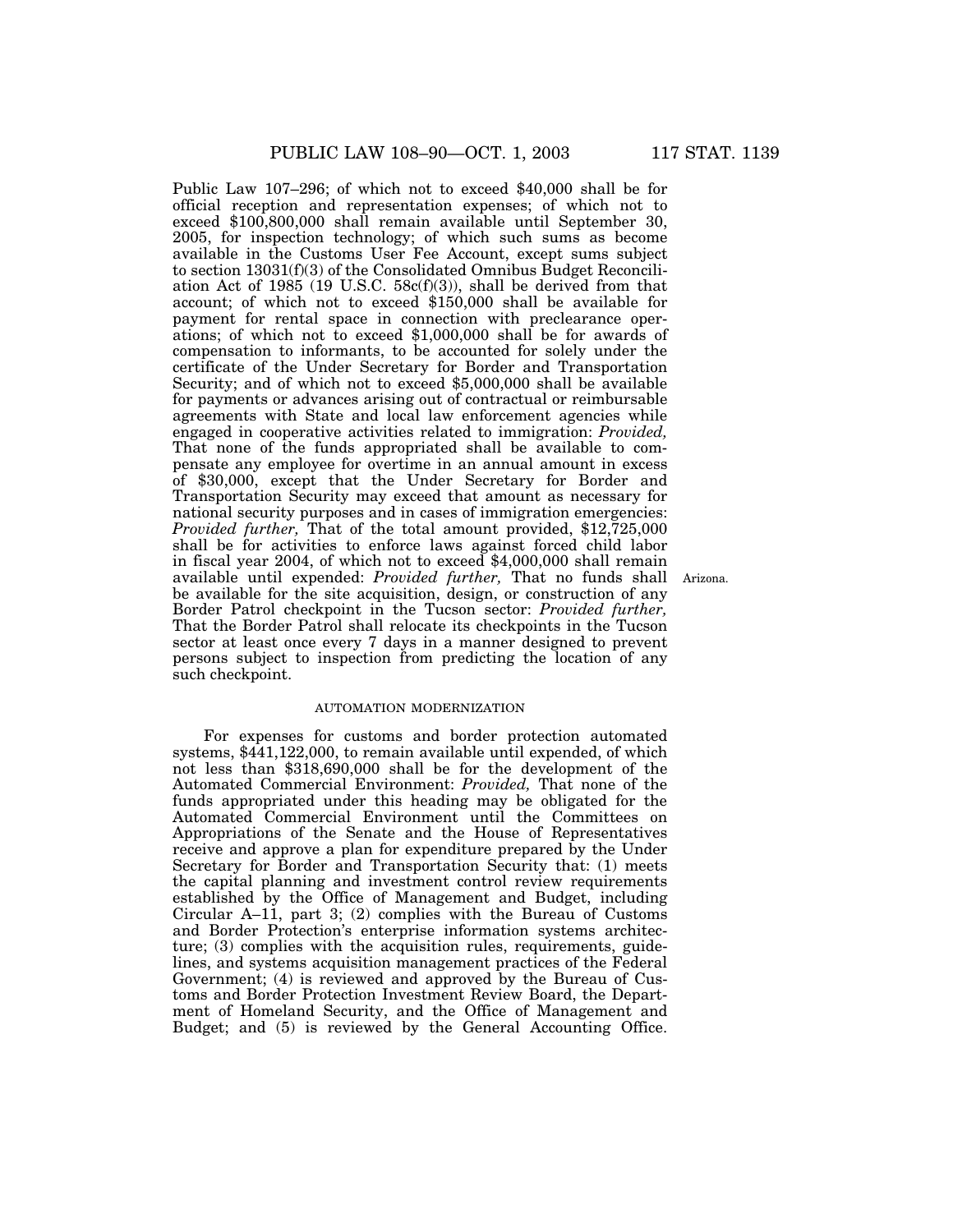## **CONSTRUCTION**

For necessary expenses to plan, construct, renovate, equip, and maintain buildings and facilities necessary for the administration and enforcement of laws relating to customs and immigration, \$90,363,000, to remain available until expended.

#### IMMIGRATION AND CUSTOMS ENFORCEMENT

### SALARIES AND EXPENSES

#### (INCLUDING RESCISSION OF FUNDS)

For necessary expenses for enforcement of immigration and customs laws, detention and removals, and investigations; and purchase and lease of up to 1,600 (1,450 for replacement only) policetype vehicles;  $$2,151,050,000$ , of which not to exceed  $$5,000,000$ shall be available until expended for conducting special operations pursuant to section 3131 of the Customs Enforcement Act of 1986  $(19 \text{ U.S.C. } 2081)$ ; of which not to exceed \$15,000 shall be for official reception and representation expenses; of which not to exceed \$1,000,000 shall be for awards of compensation to informants, to be accounted for solely under the certificate of the Under Secretary for Border and Transportation Security; of which not less than \$100,000 shall be for promotion of public awareness of the child pornography tipline; of which not less than \$200,000 shall be for Project Alert; and of which not to exceed \$5,000,000 shall be available to fund or reimburse other Federal agencies for the costs associated with the care, maintenance, and repatriation of smuggled illegal aliens: *Provided,* That none of the funds appropriated shall be available to compensate any employee for overtime in an annual amount in excess of \$30,000, except that the Under Secretary for Border and Transportation Security may waive that amount as necessary for national security purposes and in cases of immigration emergencies: *Provided further,* That of the total amount provided, \$3,000,000 shall be for activities to enforce laws against forced child labor in fiscal year 2004, of which not to exceed \$1,000,000 shall remain available until expended.

In addition, of the funds appropriated under this heading in chapter 6 of title I of Public Law 108–11 (117 Stat. 583), \$54,000,000 are rescinded.

## FEDERAL AIR MARSHALS

For necessary expenses of the Federal air marshals, \$626,400,000, to remain available until expended.

#### FEDERAL PROTECTIVE SERVICE

### (TRANSFER OF FUNDS)

For necessary expenses for the operations of the Federal Protective Service, \$424,211,000 shall be transferred from the revenues and collections in the General Services Administration, Federal Buildings Fund.

#### AUTOMATION MODERNIZATION

For expenses of immigration and customs enforcement automated systems, \$40,000,000, to remain available until expended: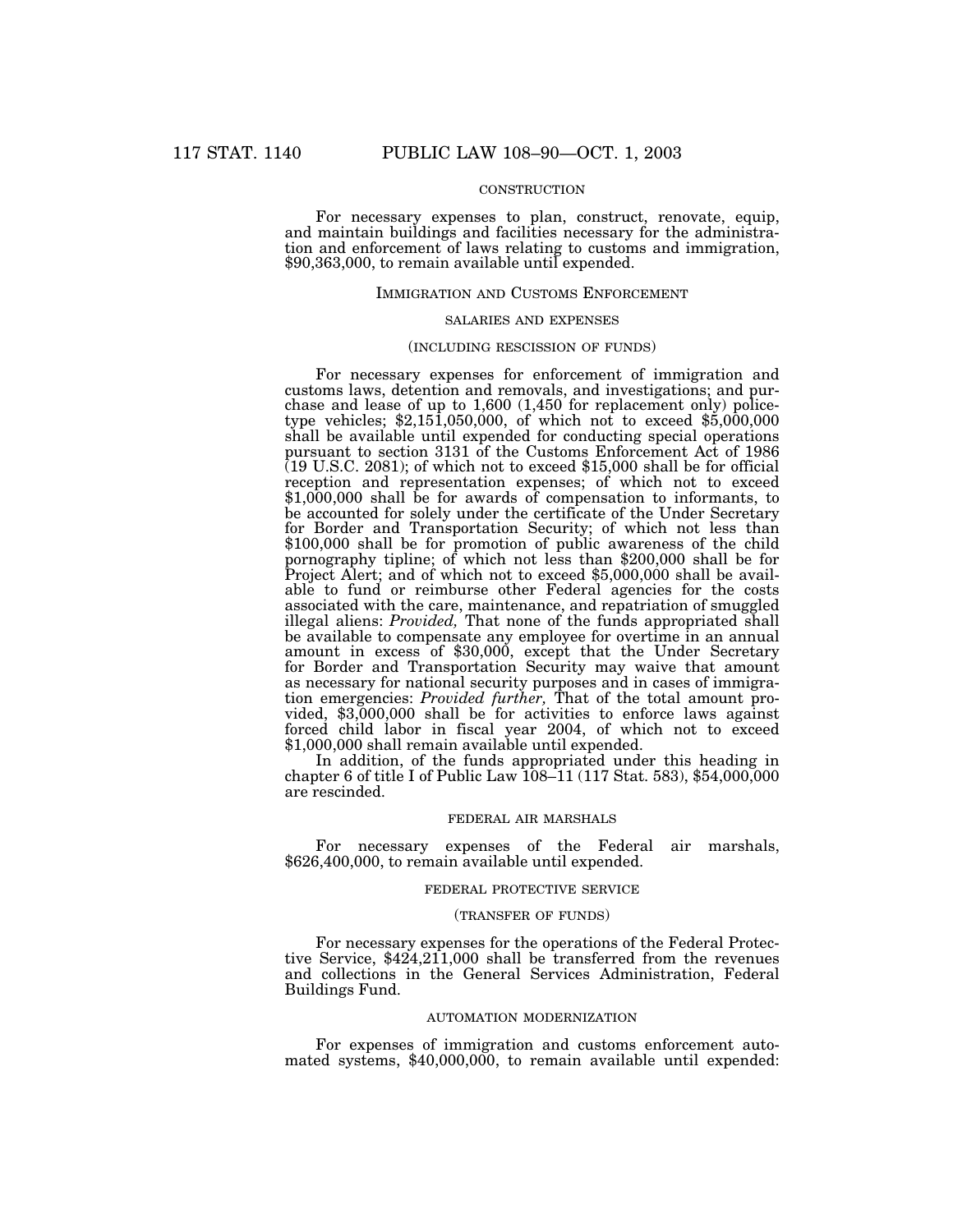*Provided,* That none of the funds appropriated under this heading may be obligated for Atlas until the Committees on Appropriations of the Senate and the House of Representatives receive and approve a plan for expenditure prepared by the Under Secretary for Border and Transportation Security that: (1) meets the capital planning and investment control review requirements established by the Office of Management and Budget, including Circular A–11, part 3; (2) complies with the Bureau of Immigration and Customs enforcement enterprise information systems architecture; (3) complies with the acquisition rules, requirements, guidelines, and systems acquisition management practices of the Federal Government; (4) is reviewed and approved by the Bureau of Immigration and Customs Enforcement Investment Review Board, the Department of Homeland Security, and the Office of Management and Budget; and (5) is reviewed by the General Accounting Office.

### AIR AND MARINE INTERDICTION, OPERATIONS, MAINTENANCE, AND PROCUREMENT

For necessary expenses for the operations, maintenance, and procurement of marine vessels, aircraft, and other related equipment of the air and marine program, including operational training and mission-related travel, and rental payments for facilities occupied by the air or marine interdiction and demand reduction programs, the operations of which include the following: the interdiction of narcotics and other goods; the provision of support to Federal, State, and local agencies in the enforcement or administration of laws enforced by the Bureau of Immigration and Customs Enforcement; and at the discretion of the Under Secretary for Border and Transportation Security, the provision of assistance to Federal, State, and local agencies in other law enforcement and emergency humanitarian efforts, \$210,200,000, to remain available until expended: *Provided,* That no aircraft or other related equipment, with the exception of aircraft that are one of a kind and have been identified as excess to Bureau of Immigration and Customs Enforcement requirements and aircraft that have been damaged beyond repair, shall be transferred to any other Federal agency, department, or office outside of the Department of Homeland Security during fiscal year 2004 without the prior approval of the Committees on Appropriations of the Senate and the House of Representatives.

#### **CONSTRUCTION**

For necessary expenses to plan, construct, renovate, equip, and maintain buildings and facilities necessary for the administration and enforcement of the laws relating to customs and immigration, \$26,775,000, to remain available until expended.

#### TRANSPORTATION SECURITY ADMINISTRATION

### AVIATION SECURITY

For necessary expenses of the Transportation Security Administration related to providing civil aviation security services pursuant to the Aviation and Transportation Security Act (Public Law 107– 71; 115 Stat. 597), \$3,732,700,000, to remain available until expended, of which not to exceed \$3,000 shall be for official reception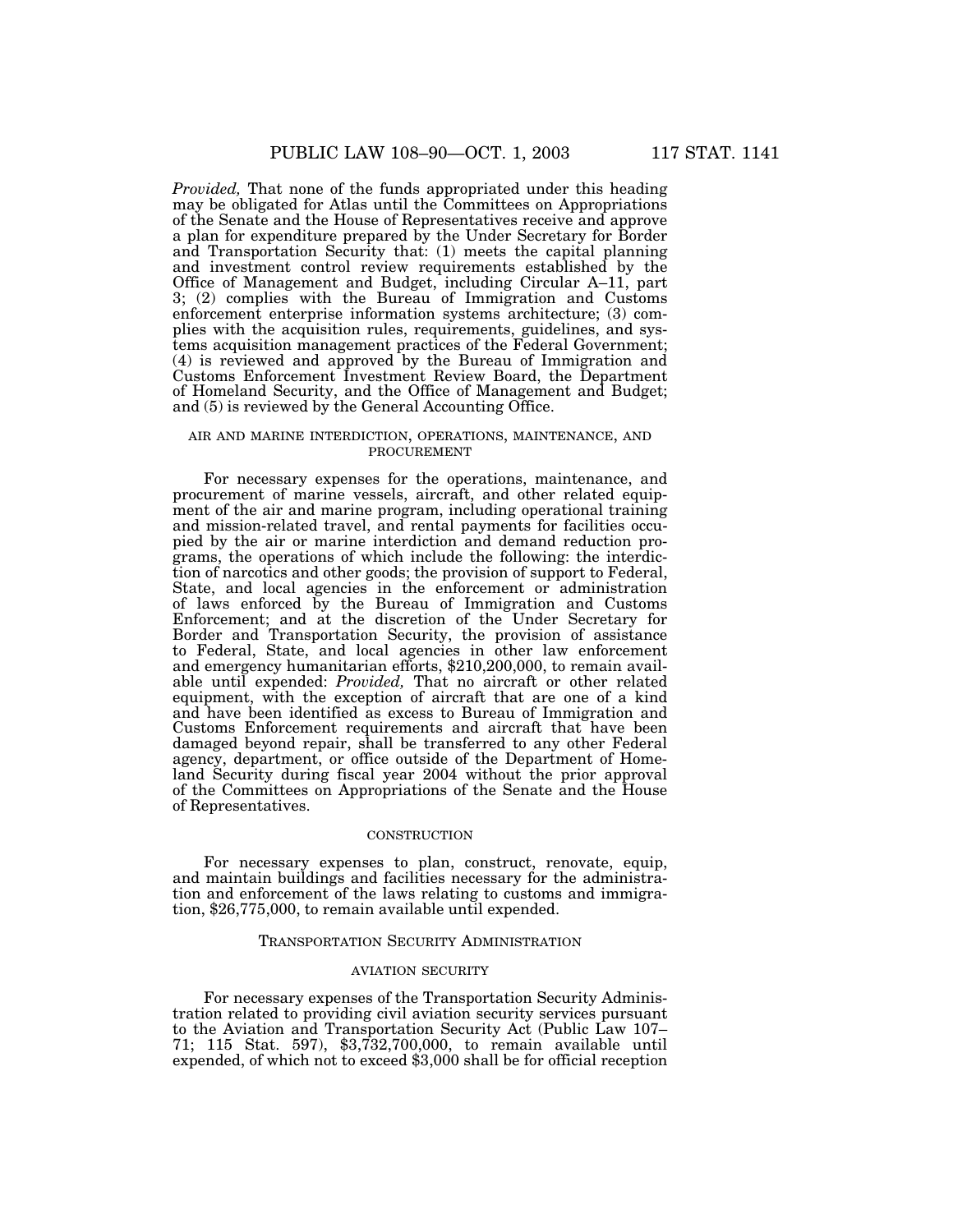and representation expenses: *Provided,* That of the total amount provided under this heading, not to exceed \$1,805,700,000 shall be for passenger screening activities; not to exceed \$1,318,700,000 shall be for baggage screening activities; and not to exceed \$703,300,000 shall be for airport security direction and enforcement presence: *Provided further,* That security service fees authorized under section 44940 of title 49, United States Code, shall be credited to this appropriation as offsetting collections: *Provided further,* That none of the funds appropriated or otherwise made available by this or any other Act may be obligated or expended to carry out provisions of section 44923(h) of title 49 United States Code: *Provided further,* That the sum herein appropriated from the General Fund shall be reduced on a dollar-for-dollar basis as such offsetting collections are received during fiscal year 2004, so as to result in a final fiscal year appropriation from the General Fund estimated at not more than \$1,662,700,000: *Provided further,* That any security service fees collected pursuant to section 118 of Public Law 107–71 in excess of the amount appropriated under this heading shall be treated as offsetting collections in fiscal year 2005: *Provided further*, That none of the funds in this Act shall be used to recruit or hire personnel into the Transportation Security Administration which would cause the agency to exceed a staffing level of 45,000 full-time equivalent screeners: *Provided further,* That of the total amount provided under this heading, \$250,000,000 shall be available only for physical modification of commercial service airports for the purpose of installing checked baggage explosive detection systems and \$150,000,000 shall be available only for procurement of checked baggage explosive detection systems.

## MARITIME AND LAND SECURITY

For necessary expenses of the Transportation Security Administration related to maritime and land transportation security grants and services pursuant to the Aviation and Transportation Security Act (49 U.S.C. 40101 note), \$263,000,000, to remain available until September 30, 2005: *Provided,* That of the total amount provided under this heading, \$125,000,000 shall be available for port security grants, which shall be distributed under the same terms and conditions as provided for under Public Law 107–117; and \$17,000,000 shall be available to execute grants, contracts, and interagency agreements for the purpose of deploying Operation Safe Commerce.

#### INTELLIGENCE

For necessary expenses for intelligence activities pursuant to the Aviation and Transportation Security Act (115 Stat. 597), \$13,600,000.

#### RESEARCH AND DEVELOPMENT

For necessary expenses for research and development related to transportation security, \$155,200,000, to remain available until expended: *Provided,* That of the total amount provided under this heading, \$45,000,000 shall be available for the research and development of explosive detection devices.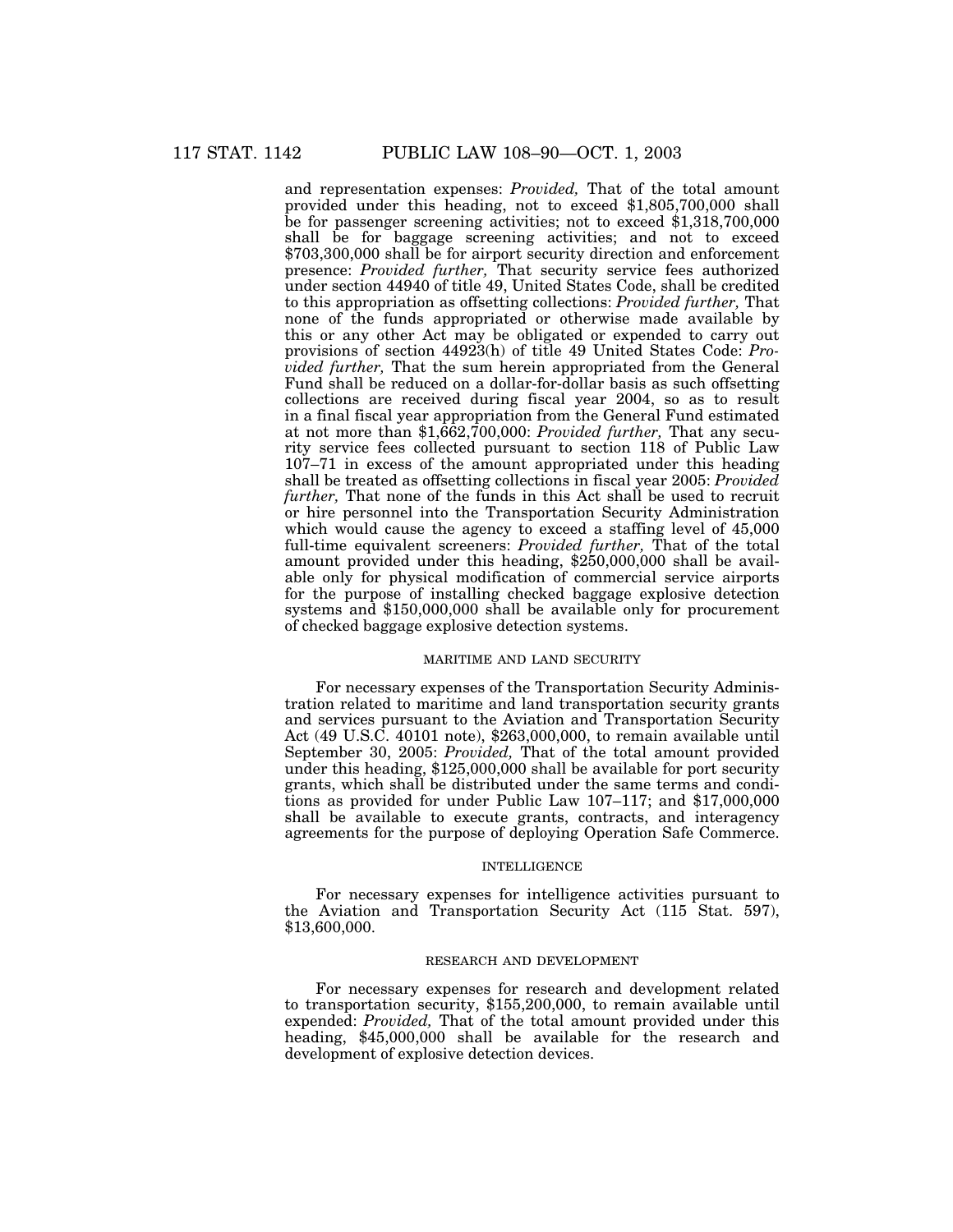## ADMINISTRATION

For necessary administrative expenses of the Transportation Security Administration to carry out the Aviation and Transportation Security Act  $(115 \text{ Stat. } 597)$ , \$427,200,000, to remain available until September 30, 2005.

### UNITED STATES COAST GUARD

#### OPERATING EXPENSES

### (INCLUDING RESCISSION OF FUNDS)

For necessary expenses for the operation and maintenance of the Coast Guard not otherwise provided for; purchase or lease of not to exceed twenty-five passenger motor vehicles for replacement only; payments pursuant to section 156 of Public Law 97– 377 (42 U.S.C. 402 note); section 229(b) of the Social Security Act (42 U.S.C. 429(b)); and recreation and welfare; \$4,713,055,000, of which \$340,000,000 shall be for defense-related activities; of which \$25,000,000 shall be derived from the Oil Spill Liability Trust Fund; and of which not to exceed \$3,000 shall be for official reception and representation expenses: *Provided,* That none of the funds appropriated by this or any other Act shall be available for administrative expenses in connection with shipping commissioners in the United States: *Provided further,* That none of the funds provided by this Act shall be available for expenses incurred for yacht documentation under section 12109 of title 46, United States Code, except to the extent fees are collected from yacht owners and credited to this appropriation: *Provided further,* That notwithstanding section  $1116(c)$  of title 10, United States Code, amounts made available under this heading may be used to make payments into the Department of Defense Medicare-Eligible Retiree Health Care Fund for fiscal year 2004 under section 1116(a) of such title.<br>In addition, of the funds appropriated under this heading in

chapter 6 of title I of Public Law  $108-11$  (117 Stat. 583), \$71,000,000 are rescinded.

#### ENVIRONMENTAL COMPLIANCE AND RESTORATION

For necessary expenses to carry out the Coast Guard's environmental compliance and restoration functions under chapter 19 of title 14, United States Code, \$17,000,000, to remain available until expended.

#### RESERVE TRAINING

For necessary expenses of the Coast Guard Reserve, as authorized by law; maintenance and operation of facilities; and supplies, equipment, and services; \$95,000,000.

#### ACQUISITION, CONSTRUCTION, AND IMPROVEMENTS

For necessary expenses of acquisition, construction, renovation, and improvement of aids to navigation, shore facilities, vessels, and aircraft, including equipment related thereto; and maintenance, rehabilitation, lease and operation of facilities and equipment, as authorized by law;  $$967,200,000$ , of which  $$23,500,000$  shall be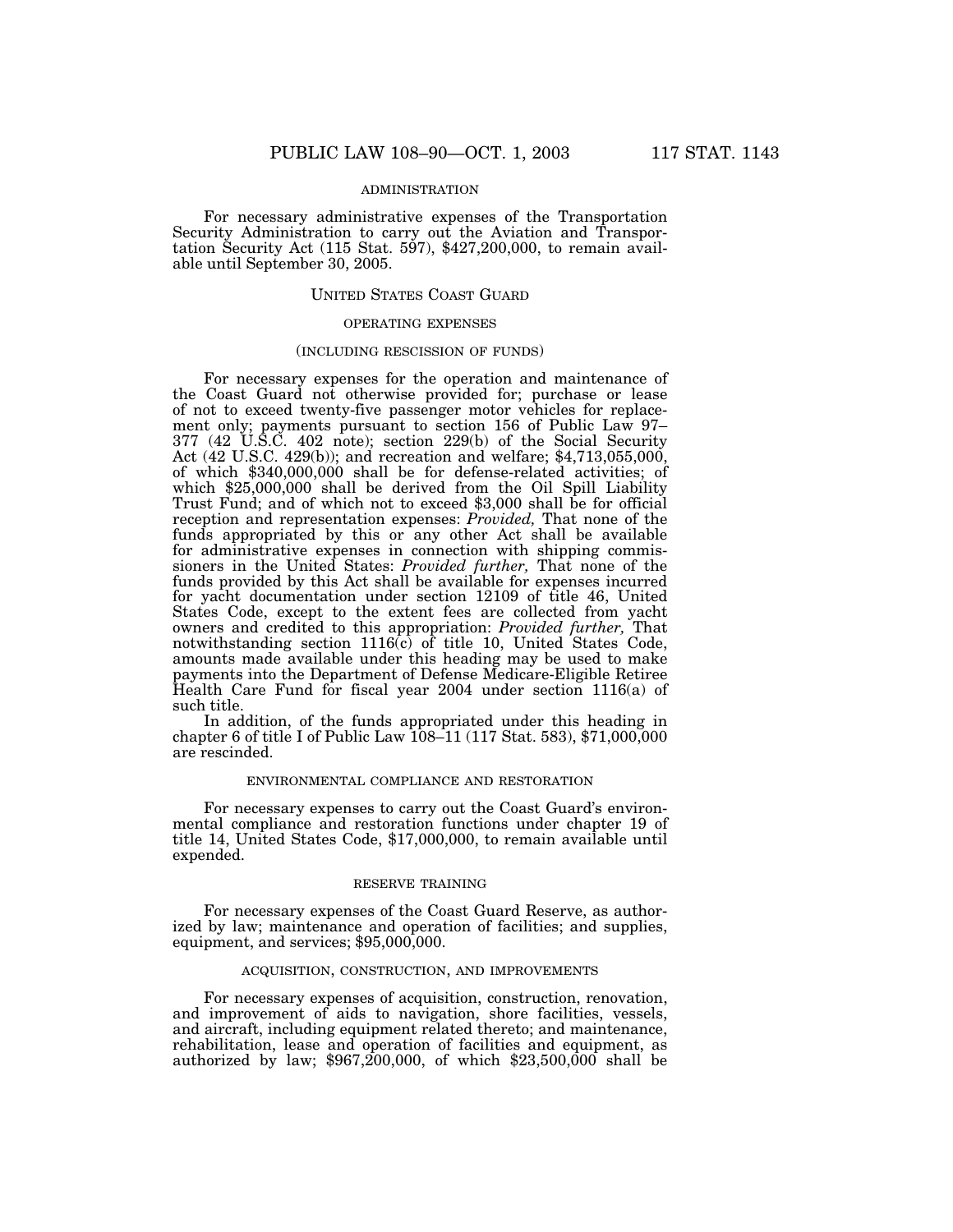derived from the Oil Spill Liability Trust Fund; of which \$66,500,000 shall be available until September 30, 2008, to acquire, repair, renovate, or improve vessels, small boats, and related equipment; of which \$162,500,000 shall be available until September 30, 2006, for other equipment, including \$3,500,000 for defense message system implementation and \$1,000,000 for oil spill prevention efforts under the Ports and Waterways Safety Systems program; of which \$70,000,000 shall be available for personnel compensation and benefits and related costs; of which \$668,200,000 shall be available until September 30, 2008, for the Integrated Deepwater Systems program: *Provided,* That the Commandant of the Coast Guard is authorized to dispose of surplus real property, by sale or lease, and the proceeds shall be credited to this appropriation as offsetting collections and shall be available until September 30, 2006, only for Rescue 21: *Provided further,* That upon initial submission to the Congress of the fiscal year 2005 President's budget, the Secretary of Homeland Security shall transmit to the Congress a comprehensive capital investment plan for the United States Coast Guard that includes funding for each budget line item for fiscal years 2005 through 2009, with total funding for each year of the plan constrained to the funding targets for those years as estimated and approved by the Office of Management and Budget.

### ALTERATION OF BRIDGES

33 USC 518 note.

For necessary expenses for alteration or removal of obstructive bridges, \$19,250,000, to remain available until expended: *Provided,* That in fiscal year 2004 and thereafter, funds for bridge alteration projects conducted pursuant to the Act of June 21, 1940 (33 U.S.C. 511 et seq.) shall be available for such projects only to the extent that the steel, iron, and manufactured products used in such projects are produced in the United States, unless contrary to law or international agreement, or unless the Commandant of the Coast Guard determines such action to be inconsistent with the public interest or the cost unreasonable.

### RESEARCH, DEVELOPMENT, TEST, AND EVALUATION

For necessary expenses for applied scientific research, development, test, and evaluation, and for maintenance, rehabilitation, lease and operation of facilities and equipment, as authorized by law; \$15,000,000, to remain available until expended, of which \$3,500,000 shall be derived from the Oil Spill Liability Trust Fund: *Provided,* That there may be credited to and used for the purposes of this appropriation funds received from State and local governments, other public authorities, private sources, and foreign countries, for expenses incurred for research, development, testing, and evaluation.

### RETIRED PAY

For retired pay, including the payment of obligations otherwise chargeable to lapsed appropriations for this purpose, payments under the Retired Serviceman's Family Protection and Survivor Benefits Plans, payment for career status bonuses under the National Defense Authorization Act, and payments for medical care

Budget.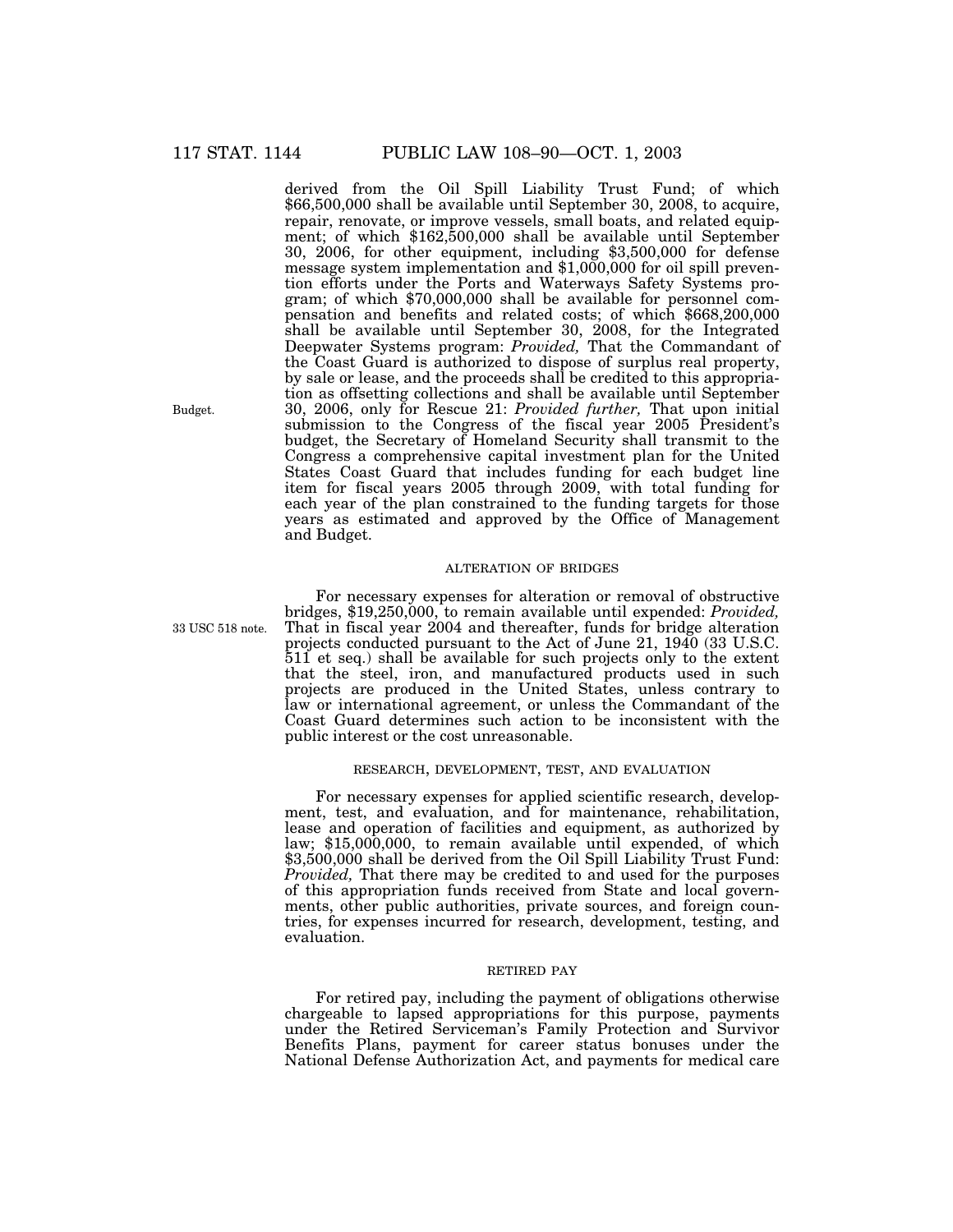of retired personnel and their dependents under chapter 55 of title 10, United States Code, \$1,020,000,000.

## UNITED STATES SECRET SERVICE

#### SALARIES AND EXPENSES

For necessary expenses of the United States Secret Service, including purchase of not to exceed 730 vehicles for police-type use, of which 610 shall be for replacement only, and hire of passenger motor vehicles; purchase of American-made sidecar compatible motorcycles; hire of aircraft; services of expert witnesses at such rates as may be determined by the Director; rental of buildings in the District of Columbia, and fencing, lighting, guard booths, and other facilities on private or other property not in Government ownership or control, as may be necessary to perform protective functions; payment of per diem or subsistence allowances to employees where a protective assignment during the actual day or days of the visit of a protectee require an employee to work 16 hours per day or to remain overnight at his or her post of duty; conduct of and participation in firearms matches; presentation of awards; travel of Secret Service employees on protective missions without regard to the limitations on such expenditures in this or any other Act if approval is obtained in advance from the Committees on Appropriations of the Senate and the House of Representatives; research and development; grants to conduct behavioral research in support of protective research and operations; and payment in advance for commercial accommodations as may be necessary to perform protective functions; \$1,137,280,000, of which not to exceed \$25,000 shall be for official reception and representation expenses; of which not to exceed \$100,000 shall be to provide technical assistance and equipment to foreign law enforcement organizations in counterfeit investigations; of which \$2,100,000 shall be for forensic and related support of investigations of missing and exploited children; and of which \$5,000,000 shall be a grant for activities related to the investigations of exploited children and shall remain available until expended: *Provided,* That up to \$18,000,000 provided for protective travel shall remain available until September 30, 2005: *Provided further,* That in fiscal year 2004 and thereafter, subject to the reimbursement of actual costs to this account, funds appropriated in this account shall be available, at the discretion of the Director, for the following: training United States Postal Service law enforcement personnel and Postal police officers, training Federal law enforcement officers, training State and local government law enforcement officers on a space-available basis, and training private sector security officials on a space-available basis: *Provided further,* That the United States Secret Service is authorized to obligate funds in anticipation of reimbursements from agencies and entities, as defined in section 105 of title 5, United States Code, receiving training sponsored by the James J. Rowley Training Center, except that total obligations at the end of the fiscal year shall not exceed total budgetary resources available under this heading at the end of the fiscal year: *Provided further,* That in fiscal year 2004 and thereafter, the James J. Rowley Training Center is authorized to provide short-term medical services for students undergoing training at the Center.

18 USC 3056 note.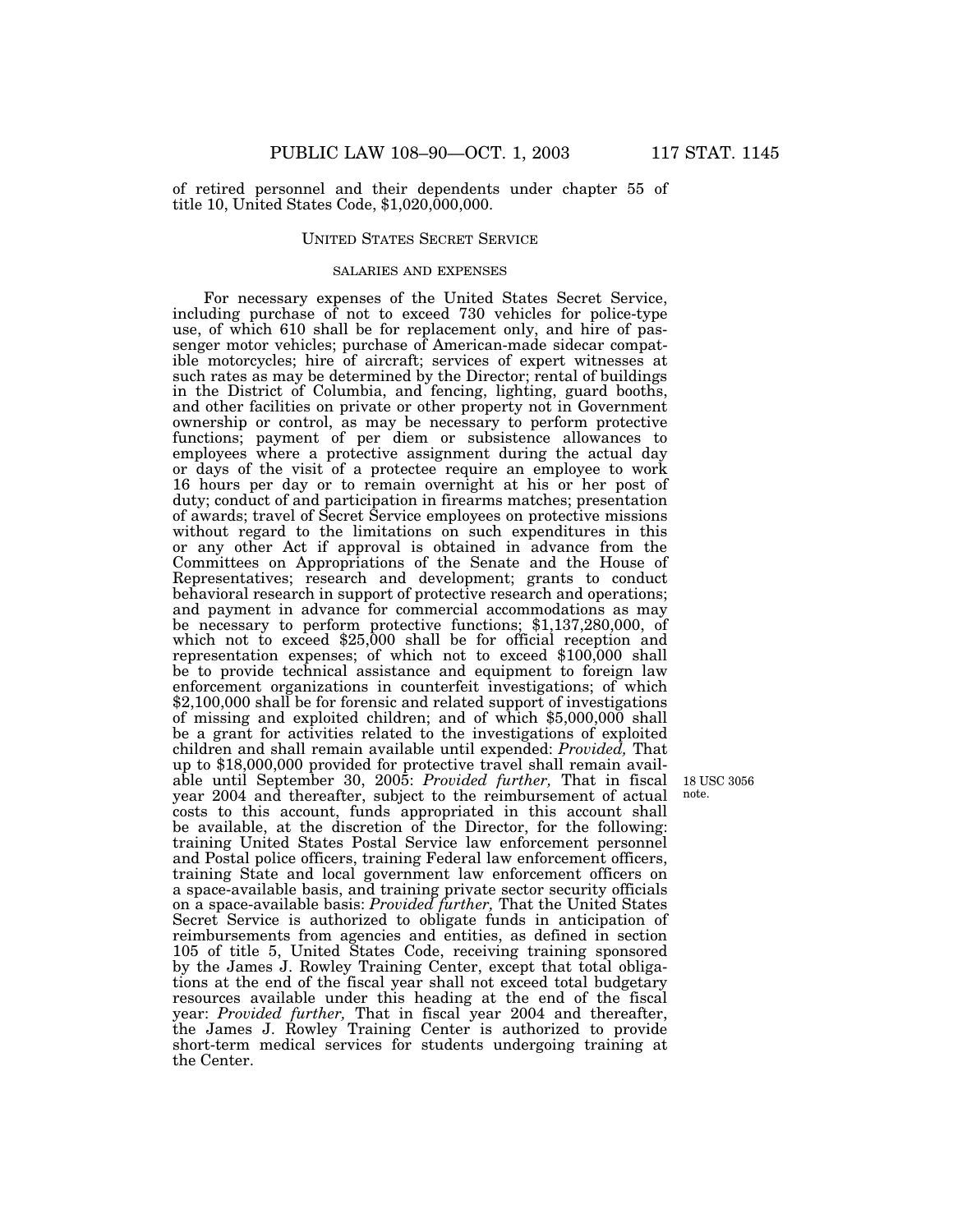## ACQUISITION, CONSTRUCTION, IMPROVEMENTS, AND RELATED EXPENSES

For necessary expenses for acquisition, construction, repair, alteration, and improvement of facilities, \$3,579,000, to remain available until expended.

# TITLE III—PREPAREDNESS AND RECOVERY

## OFFICE FOR DOMESTIC PREPAREDNESS

#### STATE AND LOCAL PROGRAMS

For grants, contracts, cooperative agreements, and other activities, including grants to State and local governments for terrorism prevention activities, notwithstanding any other provision of law, \$3,287,000,000, which shall be allocated as follows:

(1) \$1,700,000,000 for formula-based grants and \$500,000,000 for law enforcement terrorism prevention grants pursuant to section 1014 of the USA PATRIOT Act of 2001 (42 U.S.C. 3714): *Provided,* That no funds shall be made available to any State prior to the submission of an updated State plan to the Office for Domestic Preparedness: *Provided further,* That the application for grants shall be made available to States within 30 days after enactment of this Act; that States shall submit applications within 30 days after the grant announcement; and that the Office for Domestic Preparedness shall act within 15 days after receipt of an application or receipt of an updated State plan, whichever is later: *Provided further,* That each State shall obligate not less than 80 percent of the total amount of the grant to local governments within 60 days after the grant award; and

 $(2)$  \$725,000,000 for discretionary grants for use in highthreat, high-density urban areas, as determined by the Secretary of Homeland Security: *Provided,* That no less than 80 percent of any grant to a State shall be made available by the State to local governments within 60 days after the receipt of the funds: *Provided further,* That section 1014(c)(3) of the USA PATRIOT Act of 2001 (42 U.S.C. 3714(c)(3)) shall not apply to these grants:

*Provided,* That none of the funds appropriated under this heading shall be used for the construction or renovation of facilities: *Provided further,* That funds appropriated for law enforcement terrorism prevention grants under paragraph (1) and discretionary grants under paragraph (2) of this heading shall be available for operational costs, to include personnel overtime and overtime associated with Office for Domestic Preparedness certified training, as needed.

### FIREFIGHTER ASSISTANCE GRANTS

For necessary expenses for programs authorized by section 33 of the Federal Fire Prevention and Control Act of 1974 (15 U.S.C. 2229), \$750,000,000, to remain available until September 30, 2005: *Provided,* That not to exceed 5 percent of this amount shall be available for program administration.

Grants. Deadlines.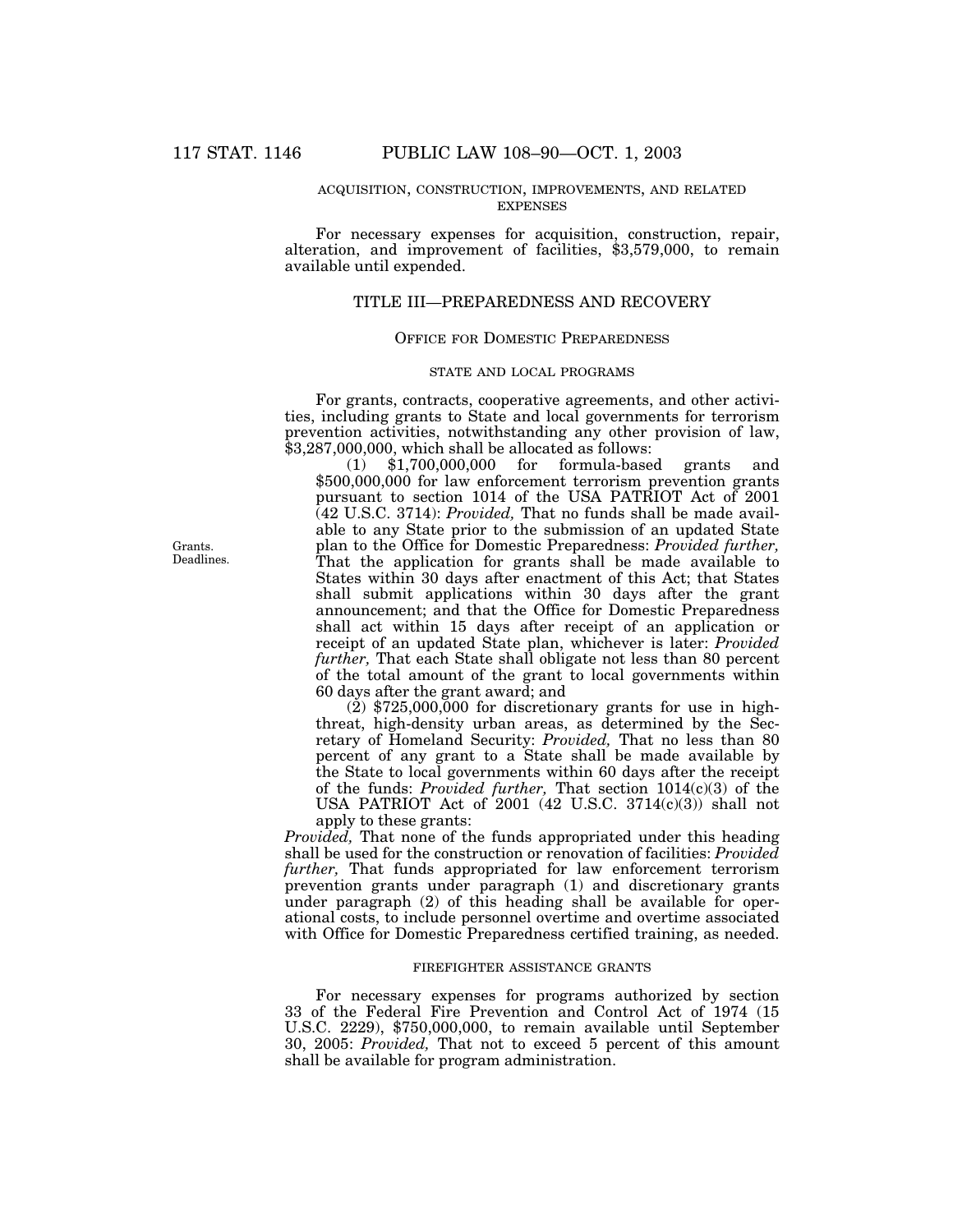#### COUNTERTERRORISM FUND

For necessary expenses, as determined by the Secretary of Homeland Security, to reimburse any Federal agency for the costs of providing support to counter, investigate, or prosecute unexpected threats or acts of terrorism, including payment of rewards in connection with these activities, \$10,000,000, to remain available until expended: *Provided,* That the Secretary shall notify the Committees on Appropriations of the Senate and the House of Representatives 15 days prior to the obligation of any amount of these funds in accordance with section 503 of this Act.

Notification.

### EMERGENCY PREPAREDNESS AND RESPONSE

### OFFICE OF THE UNDER SECRETARY FOR EMERGENCY PREPAREDNESS AND RESPONSE

For necessary expenses for the Office of the Under Secretary for Emergency Preparedness and Response, as authorized by section 502 of the Homeland Security Act of 2002 (6 U.S.C. 312), \$3,450,000.

#### PREPAREDNESS, MITIGATION, RESPONSE, AND RECOVERY

For necessary expenses for preparedness, mitigation, response, and recovery activities of the Emergency Preparedness and Response Directorate, \$225,000,000, including activities authorized by the National Flood Insurance Act of 1968 (42 U.S.C. 4011 et seq.), the Flood Disaster Protection Act of 1973 (42 U.S.C. 4001 et seq.), the Robert T. Stafford Disaster Relief and Emergency Assistance Act (42 U.S.C. 5121 et seq.), the Earthquake Hazards Reduction Act of 1977 (42 U.S.C. 7701 et seq.), the Federal Fire Prevention and Control Act of 1974 (15 U.S.C. 2201 et seq.), the Defense Production Act of 1950 (50 U.S.C. App. 2061 et seq.), sections 107 and 303 of the National Security Act of 1947 (50 U.S.C. 404, 405), Reorganization Plan No. 3 of 1978 (5 U.S.C. App.), and the Homeland Security Act of 2002 (6 U.S.C. 101 et seq.): *Provided,* That of the total amount appropriated, \$60,000,000 shall be for Urban Search and Rescue Teams, of which not to exceed 3 percent may be made available for administrative costs.

#### ADMINISTRATIVE AND REGIONAL OPERATIONS

For necessary expenses for administrative and regional operations of the Emergency Preparedness and Response Directorate, \$167,000,000, including activities authorized by the National Flood Insurance Act of 1968 (42 U.S.C. 4011 et seq.), the Flood Disaster Protection Act of 1973 (42 U.S.C. 4001 et  $seg.$ ), the Robert T. Stafford Disaster Relief and Emergency Assistance Act (42 U.S.C. 5121 et seq.), the Earthquake Hazards Reduction Act of 1977 (42 U.S.C. 7701 et seq.), the Federal Fire Prevention and Control Act of 1974 (15 U.S.C. 2201 et seq.), the Defense Production Act of 1950 (50 U.S.C. App. 2061 et seq.), sections 107 and 303 of the National Security Act of 1947 (50 U.S.C. 404, 405), Reorganization Plan No. 3 of 1978 (5 U.S.C. App.), and the Homeland Security Act of 2002 (6 U.S.C. 101 et seq.): *Provided,* That not to exceed \$3,000 shall be for official reception and representation expenses.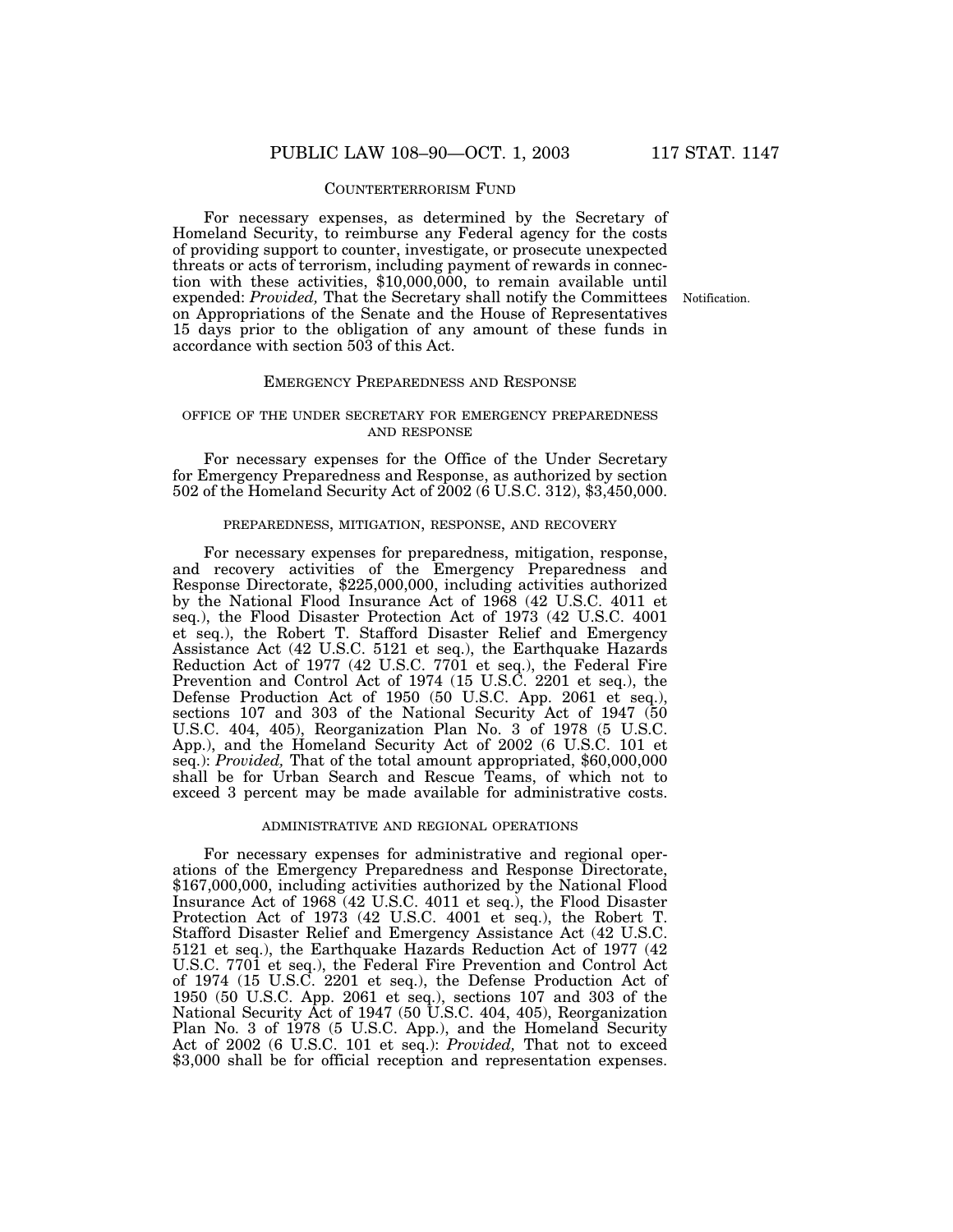## OPERATING EXPENSES

#### (RESCISSION OF FUNDS)

Of the funds appropriated under this heading by chapter 6 of title I of Public Law 108–11 (117 Stat. 583),  $$3,000,000$  are rescinded.

#### PUBLIC HEALTH PROGRAMS

For necessary expenses for countering potential biological, disease, and chemical threats to civilian populations, \$484,000,000, including \$400,000,000, to remain available until expended, for the Strategic National Stockpile.

#### BIODEFENSE COUNTERMEASURES

For necessary expenses for securing medical countermeasures against biological terror attacks, \$5,593,000,000, to remain available until September 30, 2013: *Provided,* That not to exceed \$3,418,000,000 may be obligated during fiscal years 2004 through 2008, of which not to exceed \$890,000,000 may be obligated during fiscal year 2004.

#### RADIOLOGICAL EMERGENCY PREPAREDNESS PROGRAM

The aggregate charges assessed during fiscal year 2004, as authorized by the Energy and Water Development Appropriations Act, 2001 (Public Law 106–377; 114 Stat. 1441A–59 et seq.), shall not be less than 100 percent of the amounts anticipated by the Department of Homeland Security necessary for its radiological emergency preparedness program for the next fiscal year: *Provided*, That the methodology for assessment and collection of fees shall be fair and equitable; and shall reflect costs of providing such services, including administrative costs of collecting such fees: *Provided further*, That fees received under this heading shall be deposited in this account as offsetting collections and will become available for authorized purposes on October 1, 2004, and remain available until expended.

#### DISASTER RELIEF

#### (INCLUDING TRANSFER OF FUNDS)

For necessary expenses in carrying out the Robert T. Stafford Disaster Relief and Emergency Assistance Act (42 U.S.C. 5121 et seq.), \$1,800,000,000, to remain available until expended; of which not to exceed \$22,000,000 shall be transferred to and merged with the appropriation for "Office of Inspector General" for audits and investigations.

#### DISASTER ASSISTANCE DIRECT LOAN PROGRAM ACCOUNT

For administrative expenses to carry out the direct loan program, as authorized by section 319 of the Robert T. Stafford Disaster Relief and Emergency Assistance Act (42 U.S.C. 5162), \$560,000: *Provided,* That gross obligations for the principal amount of direct loans shall not exceed \$25,000,000: *Provided further,* That the cost of modifying such loans shall be as defined in section 502 of the Congressional Budget Act of 1974 (2 U.S.C. 661a).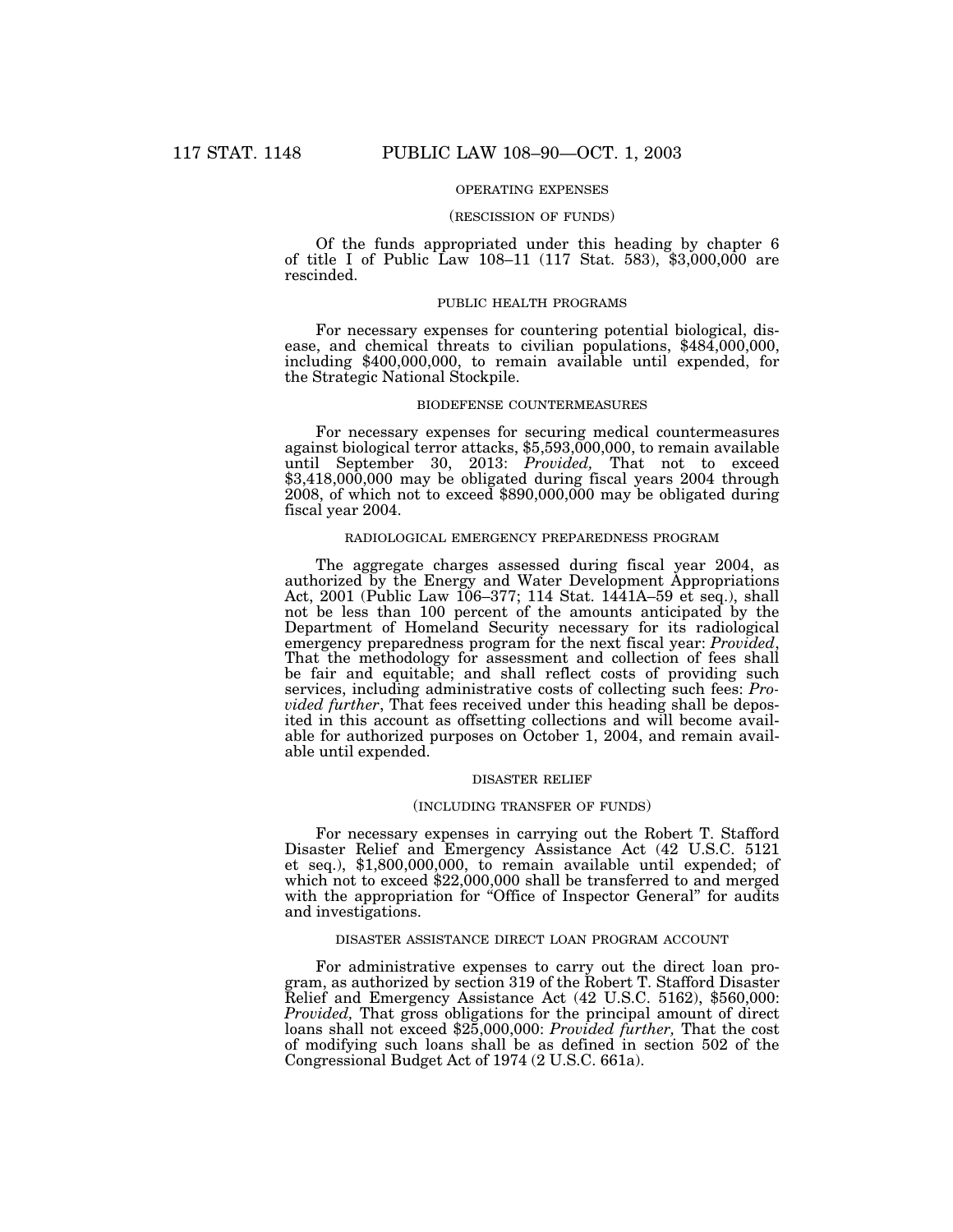### NATIONAL PRE-DISASTER MITIGATION FUND

For a pre-disaster mitigation grant program pursuant to title II of the Robert T. Stafford Disaster Relief and Emergency Assistance Act (42 U.S.C. 5131 et seq.), \$150,000,000, to remain available until expended: *Provided,* That grants made for pre-disaster mitigation shall be awarded on a competitive basis subject to the criteria in section 203(g) of the Robert T. Stafford Disaster Relief and Emergency Assistance Act (42 U.S.C. 5133(g)): *Provided further,* That, notwithstanding section 203(f) of that Act (42 U.S.C. 5133(f)), grant awards shall be made without reference to State allocations, quotas, or other formula-based allocation of funds: *Provided further,* That total administrative costs shall not exceed 3 percent of the total appropriation.

### FLOOD MAP MODERNIZATION FUND

For necessary expenses pursuant to section 1360 of the National Flood Insurance Act of 1968 (42 U.S.C. 4101), \$200,000,000, and such additional sums as may be provided by State and local governments or other political subdivisions for cost-shared mapping activities under section 1360(f)(2) of such Act, to remain available until expended: *Provided,* That total administrative costs shall not exceed 3 percent of the total appropriation.

## NATIONAL FLOOD INSURANCE FUND

#### (INCLUDING TRANSFER OF FUNDS)

For activities under the National Flood Insurance Act of 1968 (42 U.S.C. 4011 et seq.) and the Flood Disaster Protection Act of 1973 (42 U.S.C. 4001 et seq.), not to exceed \$32,663,000 for salaries and expenses associated with flood mitigation and flood insurance operations; and not to exceed \$77,809,000 for flood hazard mitigation, to remain available until September 30, 2005, including up to \$20,000,000 for expenses under section 1366 of the National Flood Insurance Act of 1968 (42 U.S.C. 4104c), which amount shall be available for transfer to the National Flood Mitigation Fund until September 30, 2005, and which amount shall be derived from offsetting collections assessed and collected pursuant to section 1307 of that Act (42 U.S.C. 4014), and shall be retained and used for necessary expenses under this heading: *Provided,* That in fiscal year 2004, no funds in excess of: (1) \$55,000,000 for operating expenses; (2) \$565,897,000 for agents' commissions and taxes; and (3) \$40,000,000 for interest on Treasury borrowings shall be available from the National Flood Insurance Fund.

### NATIONAL FLOOD MITIGATION FUND

#### (INCLUDING TRANSFER OF FUNDS)

Notwithstanding subparagraphs (B) and (C) of subsection (b)(3), and subsection (f) of section 1366 of the National Flood Insurance Act of 1968 (42 U.S.C. 4104c), \$20,000,000, to remain available until September 30, 2005, for activities designed to reduce the risk of flood damage to structures pursuant to such Act, of which \$20,000,000 shall be derived from the National Flood Insurance Fund.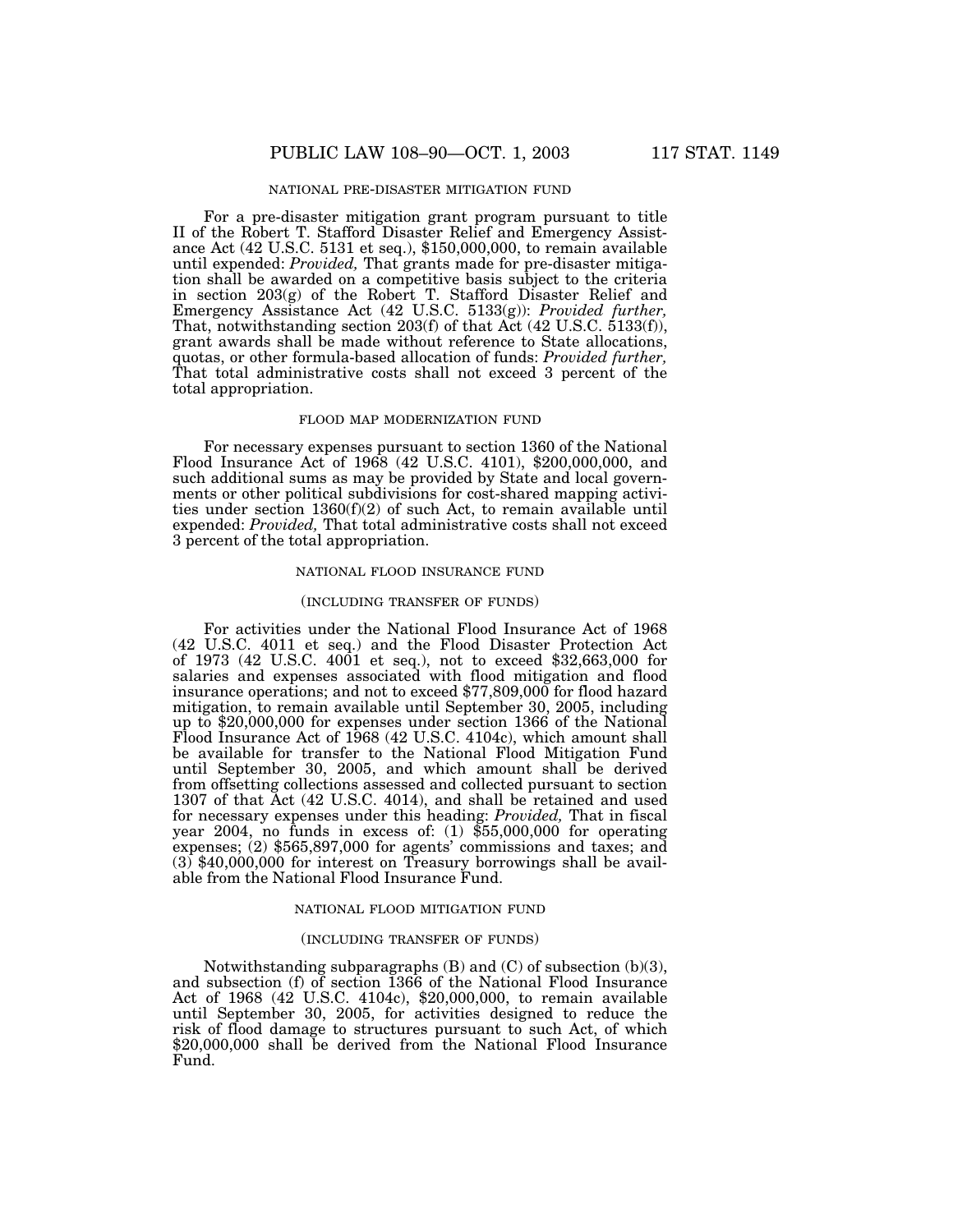## EMERGENCY MANAGEMENT PERFORMANCE GRANTS

For necessary expenses for emergency management performance grants, as authorized by the National Flood Insurance Act of 1968 and the Flood Disaster Protection Act of 1973 (42 U.S.C. 4001 et seq.), the Robert T. Stafford Disaster Relief and Emergency Assistance Act (42 U.S.C. 5121 et seq.), the Earthquake Hazards Reductions Act of 1977 (42 U.S.C. 7701 et seq.), and Reorganization Plan No. 3 of 1978 (5 U.S.C. App.), \$180,000,000: *Provided,* That total administrative costs shall not exceed 3 percent of the total appropriation.

#### EMERGENCY FOOD AND SHELTER

To carry out an emergency food and shelter program pursuant to title III of the Stewart B. McKinney Homeless Assistance Act (42 U.S.C. 11331 et seq.), \$153,000,000, to remain available until expended: *Provided,* That total administrative costs shall not exceed 3.5 percent of the total appropriation.

## CERRO GRANDE FIRE CLAIMS

For payment of claims under the Cerro Grande Fire Assistance Act (Public Law 106–246; 114 Stat. 583), \$38,062,000, to remain available until expended: *Provided,* That not to exceed 5 percent may be made available for administrative costs.

## TITLE IV—RESEARCH AND DEVELOPMENT, TRAINING, ASSESSMENTS, AND SERVICES

### CITIZENSHIP AND IMMIGRATION SERVICES

For necessary expenses for citizenship and immigration services, including international services, \$236,126,000, of which not to exceed \$5,000 shall be for official reception and representation expenses.

#### FEDERAL LAW ENFORCEMENT TRAINING CENTER

#### SALARIES AND EXPENSES

For necessary expenses of the Federal Law Enforcement Training Center, including materials and support costs of Federal law enforcement basic training; purchase of not to exceed 117 vehicles for police-type use and hire of passenger motor vehicles; expenses for student athletic and related activities; the conduct of and participation in firearms matches and presentation of awards; public awareness and enhancement of community support of law enforcement training; room and board for student interns; a flat monthly reimbursement to employees authorized to use personal cell phones for official duties; and services as authorized by section 3109 of title 5, United States Code; \$155,423,000, of which up to \$36,174,000 for materials and support costs of Federal law enforcement basic training shall remain available until September 30, 2005; and of which not to exceed \$12,000 shall be for official reception and representation expenses: *Provided,* That in fiscal year 2004 and thereafter, the Center is authorized to accept and use gifts of property, both real and personal, and to 6 USC 464b. accept services, for authorized purposes: *Provided further,* That

6 USC 464a.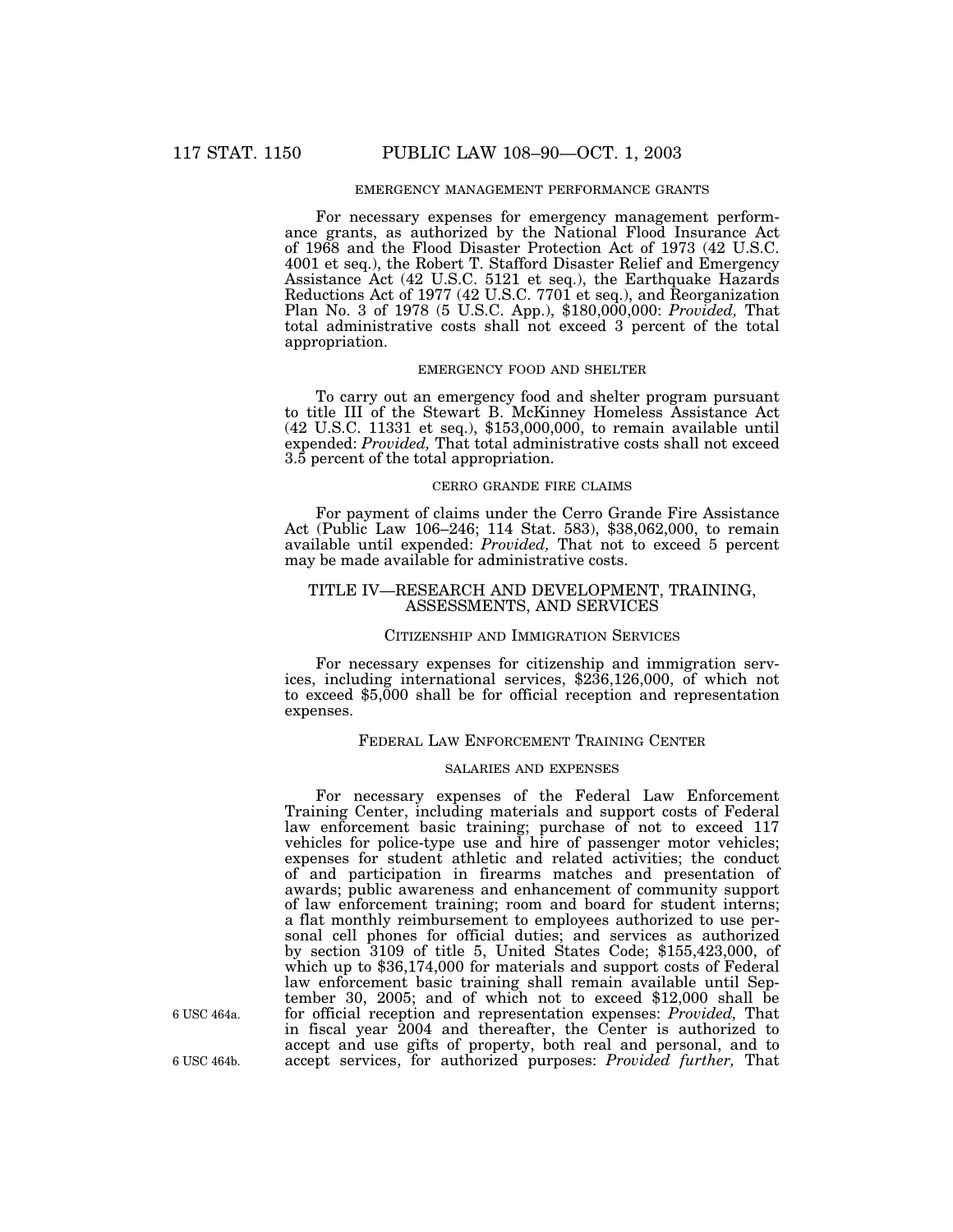in fiscal year 2004 and thereafter, the Center is authorized to accept detailees from other Federal agencies, on a non-reimbursable basis, to staff the accreditation function: *Provided further,* That 6 USC 464c. in fiscal year 2004 and thereafter, students attending training at any Center site shall reside in on-Center or Center-provided housing, insofar as available and in accordance with Center policy: Provided further, That in fiscal year 2004 and thereafter, funds 6 USC 464d. appropriated in this account shall be available, at the discretion of the Director, for the following: training United States Postal Service law enforcement personnel and Postal police officers; State and local government law enforcement training on a space-available basis; training of foreign law enforcement officials on a spaceavailable basis with reimbursement of actual costs to this appropriation, except that reimbursement may be waived by the Secretary for law enforcement training activities in foreign countries undertaken under section 801 of the Antiterrorism and Effective Death Penalty Act of 1996 (28 U.S.C. 509 note); training of private sector security officials on a space-available basis with reimbursement of actual costs to this appropriation; and travel expenses of non-Federal personnel to attend course development meetings and training sponsored by the Center: *Provided further,* That the Center is authorized to obligate funds in anticipation of reimbursements from agencies receiving training sponsored by the Center, except that total obligations at the end of the fiscal year shall not exceed total budgetary resources available at the end of the fiscal year: *Provided further,* That in fiscal year 2004 and thereafter, the Center is authorized to provide short-term medical services for students undergoing training at the Center.

### ACQUISITION, CONSTRUCTION, IMPROVEMENTS, AND RELATED EXPENSES

For acquisition of necessary additional real property and facilities, construction, and ongoing maintenance, facility improvements, and related expenses of the Federal Law Enforcement Training Center, \$37,357,000, to remain available until expended: *Provided,* That the Center is authorized to accept reimbursement to this appropriation from government agencies requesting the construction of special use facilities.

### INFORMATION ANALYSIS AND INFRASTRUCTURE PROTECTION

## MANAGEMENT AND ADMINISTRATION

For salaries and expenses of the immediate Office of the Under Secretary for Information Analysis and Infrastructure Protection and for management and administration of programs and activities, as authorized by title II of the Homeland Security Act of 2002 (6 U.S.C. 121 et seq.), \$125,000,000.

### ASSESSMENTS AND EVALUATIONS

For expenses for information analysis and infrastructure protection as authorized by title II of the Homeland Security Act of 2002 (6 U.S.C. 121 et seq.), \$714,300,000, to remain available until September 30, 2005.

6 USC 464e.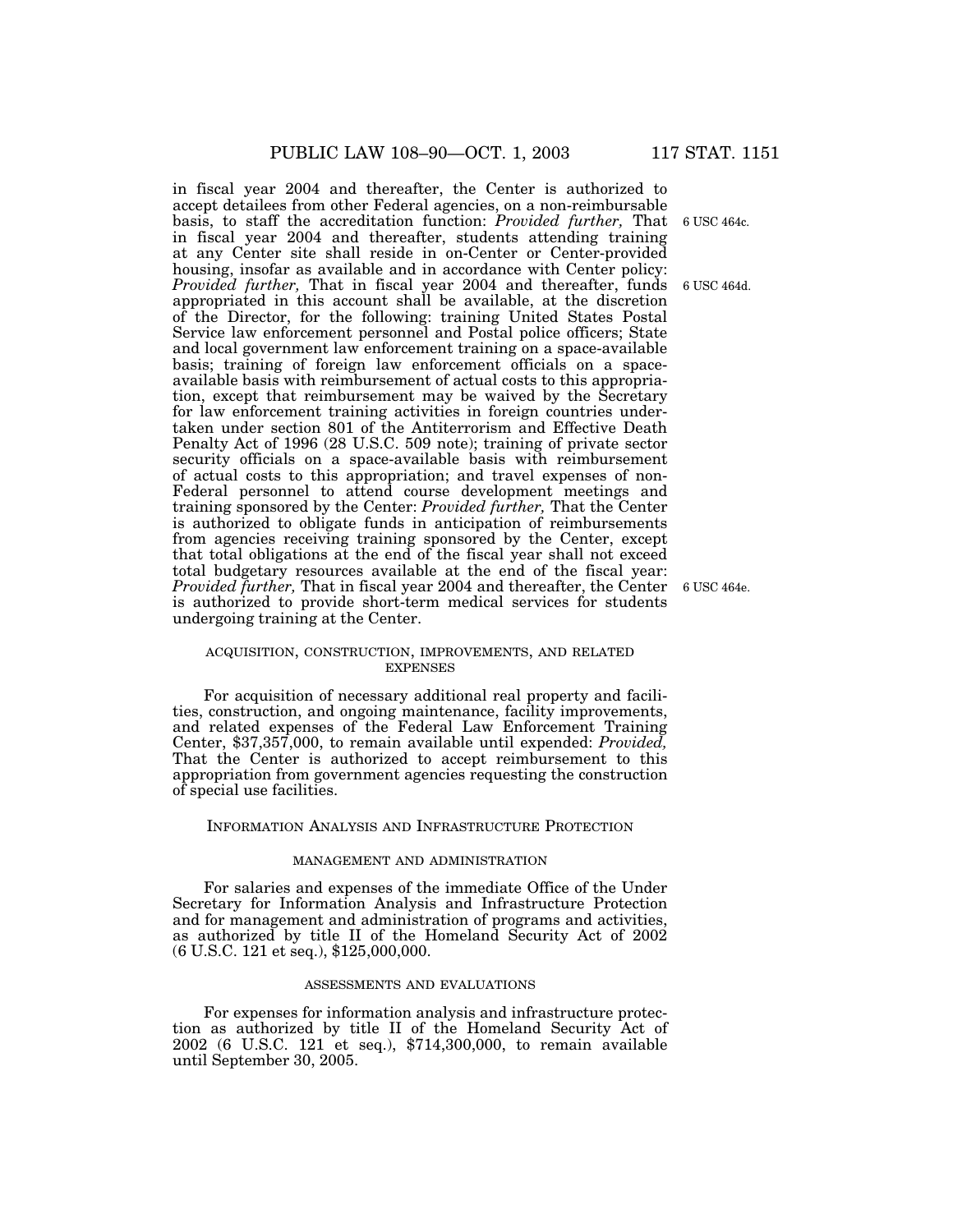## SCIENCE AND TECHNOLOGY

#### MANAGEMENT AND ADMINISTRATION

For salaries and expenses of the immediate Office of the Under Secretary for Science and Technology and for management and administration of programs and activities, as authorized by title III of the Homeland Security Act of 2002 (6 U.S.C. 181 et seq.), \$44,168,000.

### RESEARCH, DEVELOPMENT, ACQUISITION, AND OPERATIONS

For expenses of science and technology research, including advanced research projects; development; test and evaluation; acquisition; and operations, as authorized by title III of the Homeland Security Act of 2002 (6 U.S.C. 181 et seq.), \$874,000,000, to remain available until expended.

### TITLE V—GENERAL PROVISIONS

## (INCLUDING TRANSFERS OF FUNDS)

SEC. 501. No part of any appropriation contained in this Act shall remain available for obligation beyond the current fiscal year unless expressly so provided herein.

SEC. 502. Subject to the requirements of section 503 of this Act, the unexpended balances of prior appropriations provided for activities in this Act may be transferred to appropriation accounts for such activities established pursuant to this Act: *Provided,* That balances so transferred may be merged with funds in the applicable established accounts and thereafter may be accounted for as one fund for the same time period as originally enacted.

SEC. 503. (a) None of the funds provided by this Act, provided by previous appropriation Acts to the agencies in or transferred to the Department of Homeland Security that remain available for obligation or expenditure in fiscal year 2004, or provided from any accounts in the Treasury of the United States derived by the collection of fees available to the agencies funded by this Act, shall be available for obligation or expenditure through a reprogramming of funds that: (1) creates a new program;  $(2)$  eliminates a program, project, or activity; (3) increases funds for any program, project, or activity for which funds have been denied or restricted by the Congress; or (4) proposes to use funds directed for a specific activity by either the House or Senate Committees on Appropriations for a different purpose, unless both Committees on Appropriations of the Senate and the House of Representatives are notified 15 days in advance of such reprogramming of funds.

(b) None of the funds provided by this Act, provided by previous appropriation Acts to the agencies in or transferred to the Department of Homeland Security that remain available for obligation or expenditure in fiscal year 2004, or provided from any accounts in the Treasury of the United States derived by the collection of fees available to the agencies funded by this Act, shall be available for obligation or expenditure for programs, projects, or activities through a reprogramming of funds in excess of \$5,000,000 or 10 percent, whichever is less, that: (1) augments existing programs, projects, or activities; (2) reduces by 10 percent funding for any existing program, project, or activity, or numbers of personnel by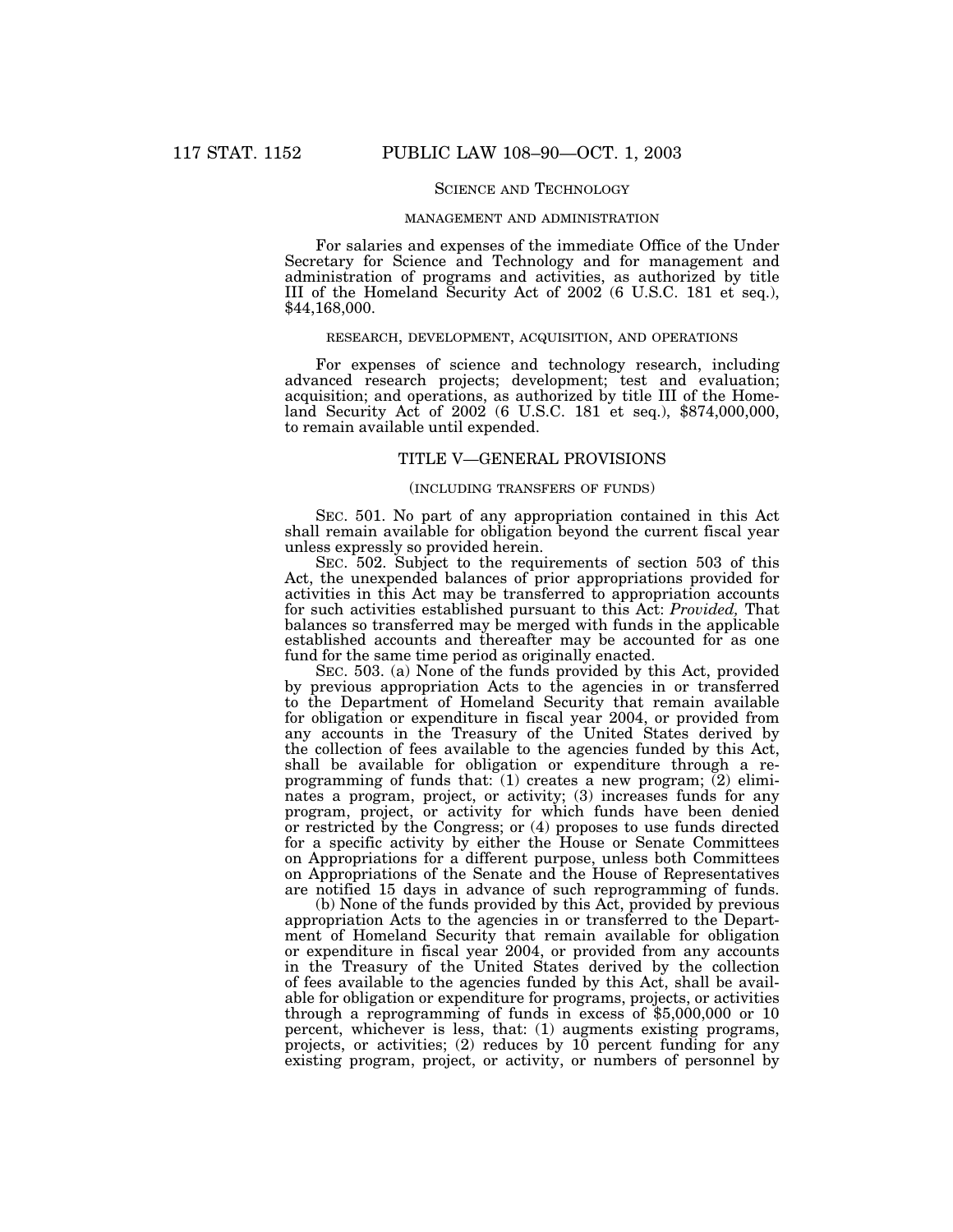10 percent as approved by the Congress; or (3) results from any general savings from a reduction in personnel that would result in a change in existing programs, projects, or activities as approved by the Congress; unless the Committees on Appropriations of the Senate and the House of Representatives are notified 15 days in advance of such reprogramming of funds.

(c) Not to exceed 5 percent of any appropriation made available for the current fiscal year for the Department of Homeland Security by this Act or provided by previous appropriation Acts may be transferred between such appropriations, but no such appropriation, except as otherwise specifically provided, shall be increased by more than 10 percent by such transfers: *Provided,* That any transfer under this section shall be treated as a reprogramming of funds under subsection (b) of this section and shall not be available for obligation unless the Committees on Appropriations of the Senate and the House of Representatives are notified 15 days in advance of such transfer.

SEC. 504. Except as otherwise specifically provided by law, not to exceed 50 percent of unobligated balances remaining available at the end of fiscal year 2004 from appropriations for salaries and expenses for fiscal year 2004 in this Act shall remain available through September 30, 2005, in the account and for the purposes for which the appropriations were provided: *Provided*, That prior to the obligation of such funds, a request shall be submitted to the Committees on Appropriations of the Senate and the House of Representatives for approval in accordance with section 503 of this Act.

SEC. 505. In fiscal year 2004 and thereafter, unless otherwise provided, funds may be used for purchase of uniforms without regard to the general purchase price limitation for the current fiscal year; purchase of insurance for official motor vehicles operated in foreign countries; entering into contracts with the Department of State to furnish health and medical services to employees and their dependents serving in foreign countries; services authorized by section 3109 of title 5, United States Code; and the hire and purchase of motor vehicles, as authorized by section 1343 of title 31, United States Code: *Provided,* That purchase for police-type use of passenger vehicles may be made without regard to the general purchase price limitation for the current fiscal year.

SEC. 506. The Federal Emergency Management Agency ''Working Capital Fund'' shall be available to the Department of Homeland Security, as authorized by sections 503 and 1517 of the Homeland Security Act of 2002 (6 U.S.C. 313, 557), for expenses and equipment necessary for maintenance and operations of such administrative services as the Secretary of Homeland Security determines may be performed more advantageously as central services: *Provided,* That such fund shall hereafter be known as the 31 USC 501 note. ''Department of Homeland Security Working Capital Fund''.

SEC. 507. The Federal Emergency Management Agency ''Bequests and Gifts'' account shall be available to the Department of Homeland Security, as authorized by sections 503 and 1517 of the Homeland Security Act of 2002 (6 U.S.C. 313, 557), for the Secretary of Homeland Security to accept, hold, administer and utilize gifts and bequests, including property, to facilitate the work of the Department of Homeland Security: *Provided,* That such fund shall hereafter be known as ''Department of Homeland Security, Gifts and Donations'': *Provided further,* That any gift

6 USC 453a.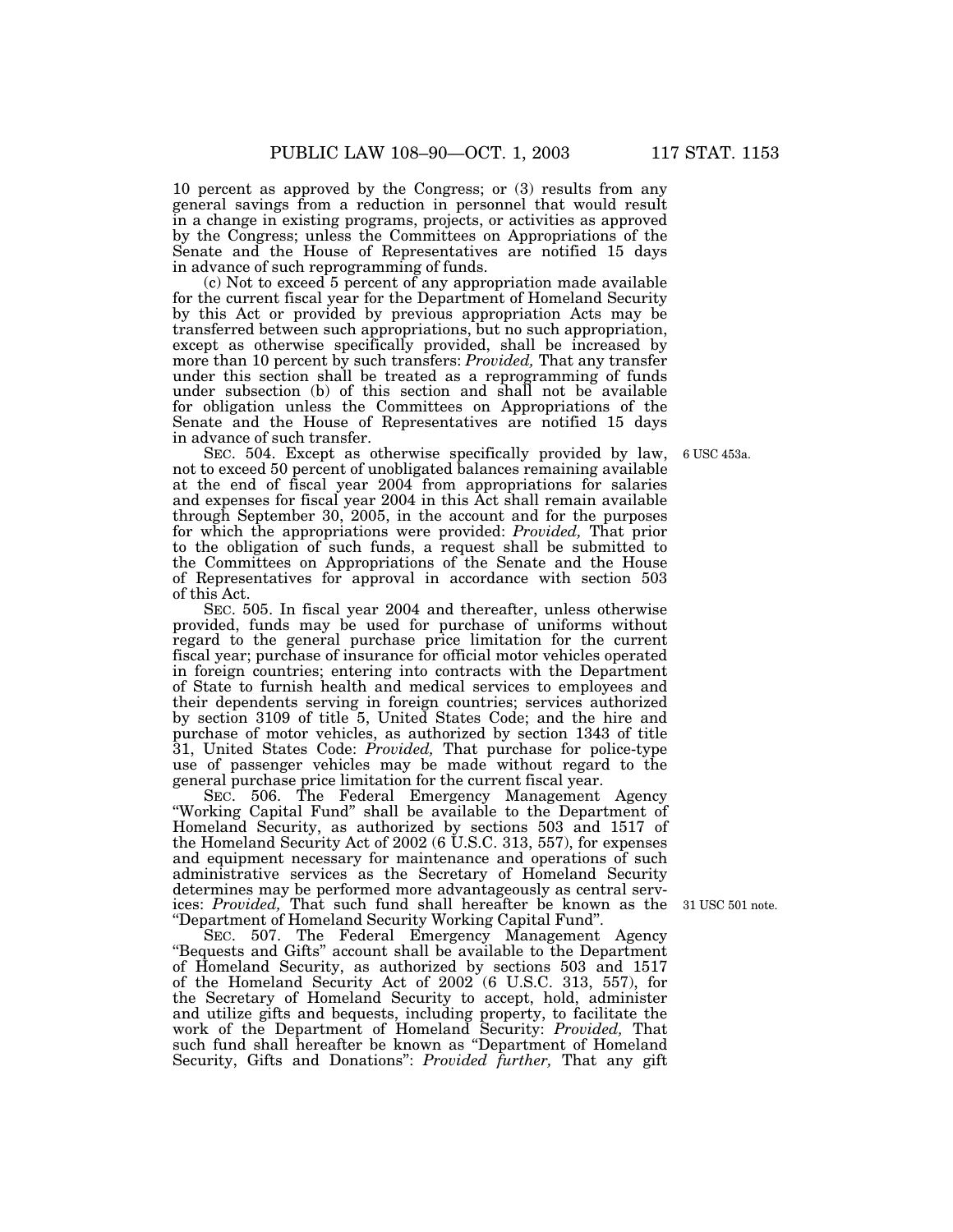Establishment. 6 USC 464a note. or bequest shall be used in accordance with the terms of that gift or bequest to the greatest extent practicable.

SEC. 508. Funds made available by this Act for intelligence activities are deemed to be specifically authorized by the Congress for purposes of section 504 of the National Security Act of 1947 (50 U.S.C. 414) during fiscal year 2004 until the enactment of an Act authorizing intelligence activities for fiscal year 2004.

SEC. 509. The Federal Law Enforcement Training Center shall establish an accrediting body, to include representatives from the Federal law enforcement community and non-Federal accreditation experts involved in law enforcement training, to establish standards for measuring and assessing the quality and effectiveness of Federal law enforcement training programs, facilities, and instructors.

SEC. 510. None of the funds in this Act may be used to make a grant unless the Secretary of Homeland Security notifies the Committees on Appropriations of the Senate and the House of Representatives not less than 3 full business days before any grant allocation, discretionary grant award, or letter of intent totaling \$1,000,000 or more is announced by the Department or its directorates from: (1) any discretionary or formula-based grant program of the Office for Domestic Preparedness; (2) any letter of intent from the Transportation Security Administration; or (3) any port security grant: *Provided,* That no notification shall involve funds that are not available for obligation.

SEC. 511. Notwithstanding any other provision of law, no agency shall purchase, construct, and/or lease any additional facilities, except within or contiguous to existing locations, to be used for the purpose of conducting Federal law enforcement training without the advance approval of the Committees on Appropriations of the Senate and the House of Representatives, except that the Federal Law Enforcement Training Center is authorized to obtain the temporary use of additional facilities by lease, contract, or other agreement for training which cannot be accommodated in existing Center facilities.

SEC. 512. The Director of the Federal Law Enforcement Training Center shall ensure that all training facilities under the control of the Center are operated at optimal capacity throughout the fiscal year.

SEC. 513. For fiscal year 2004 and thereafter, none of the funds appropriated or otherwise made available to the Department of Homeland Security may be used for the production of customs declarations that do not inquire whether the passenger had been in the proximity of livestock.

SEC. 514. For fiscal year 2004 and thereafter, none of the funds appropriated or otherwise made available to the Department of Homeland Security shall be available for any activity or for paying the salary of any Government employee where funding an activity or paying a salary to a Government employee would result in a determination, regulation, or policy that would prohibit the enforcement of section 307 of the Tariff Act of 1930 (19 U.S.C. 1307).

SEC. 515. For fiscal year 2004 and thereafter, none of the funds appropriated or otherwise made available to the Department of Homeland Security may be used to allow—

(1) the importation into the United States of any good, ware, article, or merchandise mined, produced, or manufactured

19 USC 1498 note.

19 USC 1307 note.

19 USC 1307 note.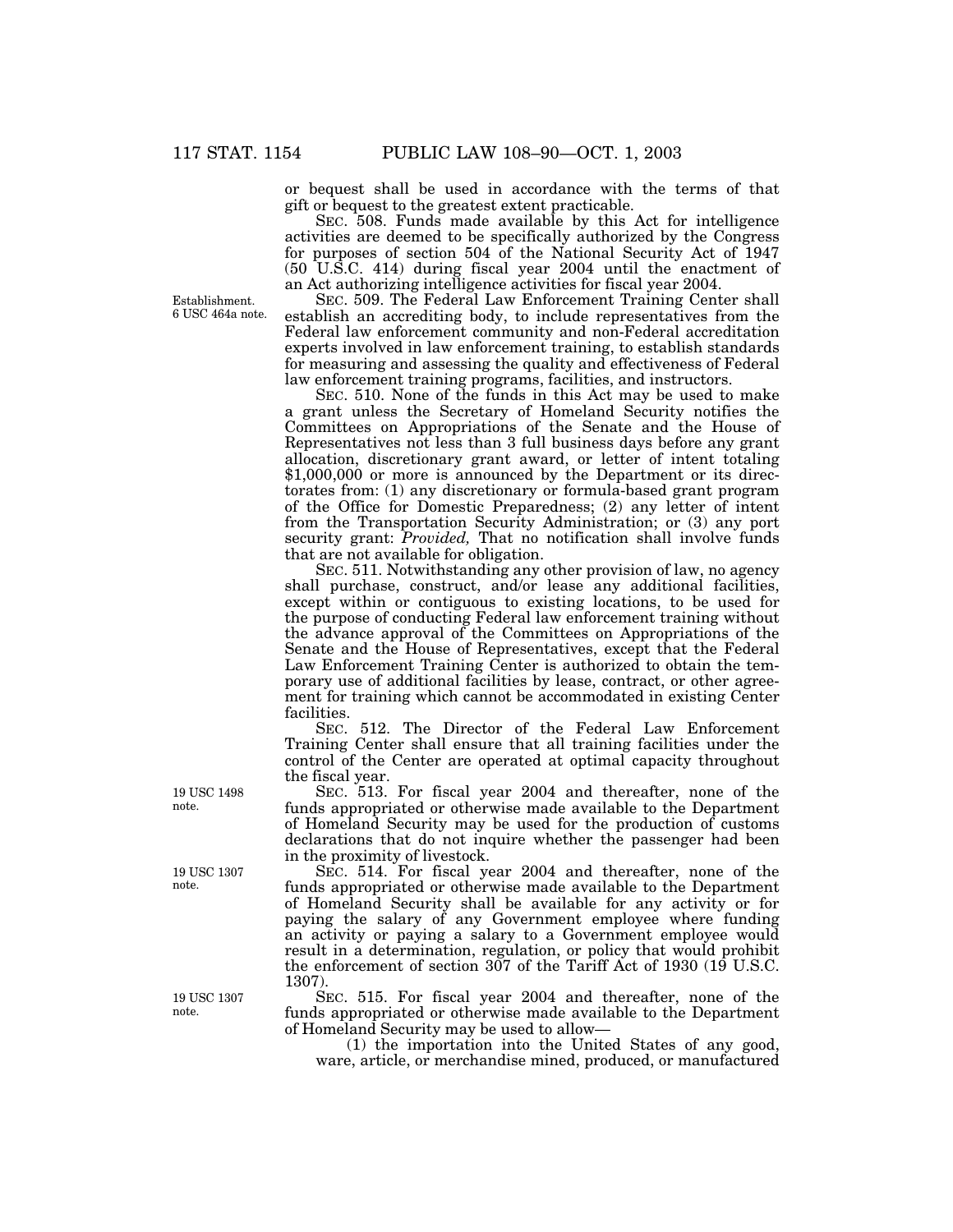by forced or indentured child labor, as determined under section 307 of the Tariff Act of 1930 (19 U.S.C. 1307); or

(2) the release into the United States of any good, ware, article, or merchandise on which there is in effect a detention order under such section 307 on the basis that the good, ware, article, or merchandise may have been mined, produced, or manufactured by forced or indentured child labor.

SEC. 516. None of the funds appropriated or otherwise made available by this Act may be used for expenses of any construction, repair, alteration, and acquisition project for which a prospectus, if required by the Public Buildings Act of 1959, has not been approved, except that necessary funds may be expended for each project for required expenses for the development of a proposed prospectus.

SEC. 517. None of the funds appropriated or otherwise made available by this Act shall be used to pursue or adopt guidelines or regulations requiring airport sponsors to provide to the Transportation Security Administration without cost building construction, maintenance, utilities and expenses, or space in airport sponsorowned buildings for services relating to aviation security: *Provided,* That the prohibition of funds in this section does not apply to—

(1) negotiations between the agency and airport sponsors to achieve agreement on ''below-market'' rates for these items, or

(2) space for necessary security checkpoints.

SEC. 518. None of the funds in this Act may be used in contravention of the applicable provisions of the Buy American Act (41 U.S.C. 10a et seq.).

SEC. 519. (a) None of the funds provided by this or previous appropriations Acts may be obligated for deployment or implementation, on other than a test basis, of the Computer Assisted Passenger Prescreening System (CAPPS II) that the Transportation Security Administration (TSA) plans to utilize to screen aviation passengers, until the General Accounting Office has reported to the Committees on Appropriations of the Senate and the House of Representatives that—

(1) a system of due process exists whereby aviation passengers determined to pose a threat and either delayed or prohibited from boarding their scheduled flights by the TSA may appeal such decision and correct erroneous information contained in CAPPS II;

(2) the underlying error rate of the government and private data bases that will be used both to establish identity and assign a risk level to a passenger will not produce a large number of false positives that will result in a significant number of passengers being treated mistakenly or security resources being diverted;

(3) the TSA has stress-tested and demonstrated the efficacy and accuracy of all search tools in CAPPS II and has demonstrated that CAPPS II can make an accurate predictive assessment of those passengers who may constitute a threat to aviation;

(4) the Secretary of Homeland Security has established an internal oversight board to monitor the manner in which CAPPS II is being developed and prepared;

(5) the TSA has built in sufficient operational safeguards to reduce the opportunities for abuse;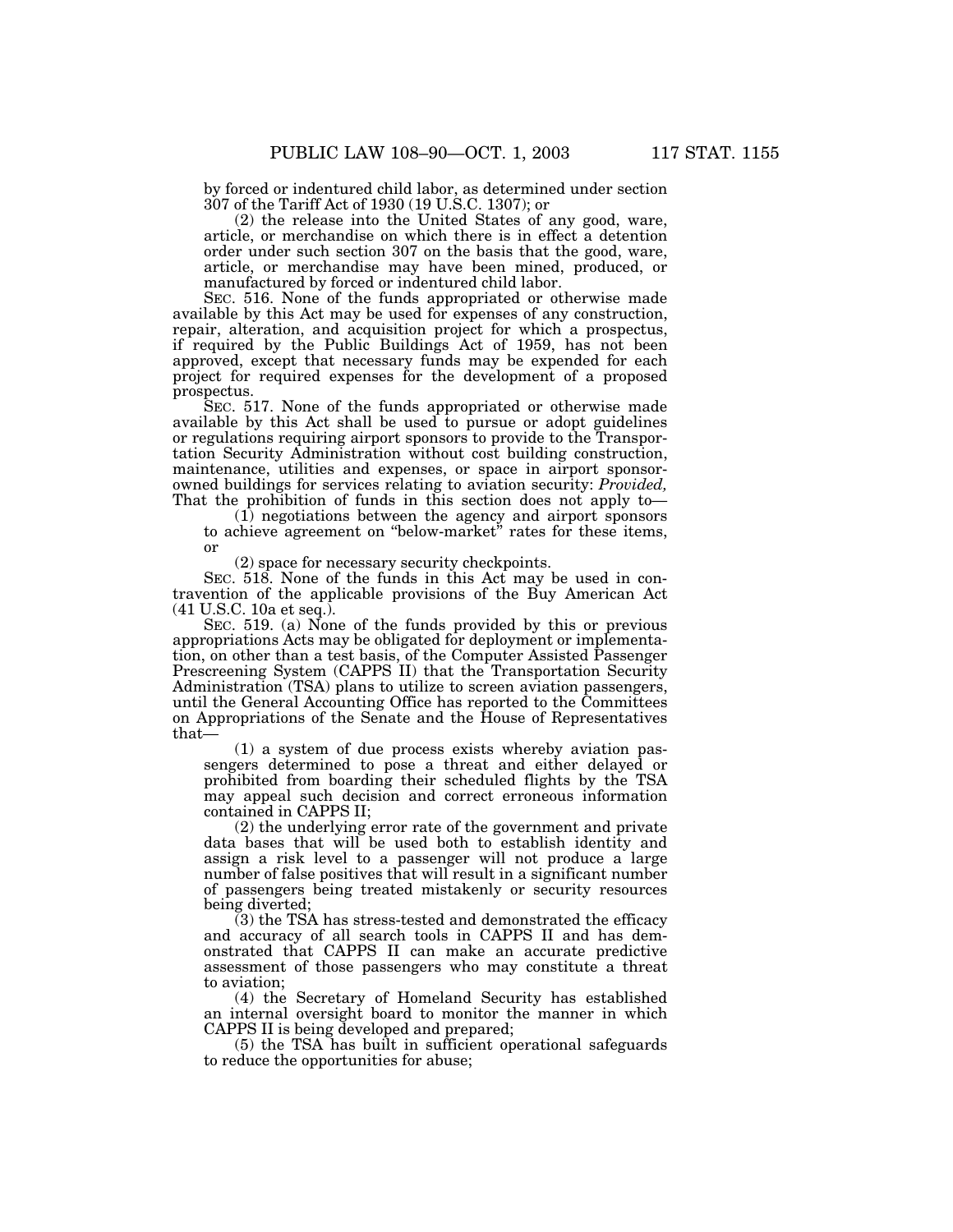(6) substantial security measures are in place to protect CAPPS II from unauthorized access by hackers or other intruders;

(7) the TSA has adopted policies establishing effective oversight of the use and operation of the system; and

(8) there are no specific privacy concerns with the technological architecture of the system.

(b) During the testing phase permitted by paragraph (a) of this section, no information gathered from passengers, foreign or domestic air carriers, or reservation systems may be used to screen aviation passengers, or delay or deny boarding to such passengers.

(c) The General Accounting Office shall submit the report required under paragraph (a) of this section no later than February 15, 2004.

SEC. 520. For fiscal year 2004 and thereafter, the Secretary of Homeland Security shall charge reasonable fees for providing credentialing and background investigations in the field of transportation: *Provided,* That the establishment and collection of fees shall be subject to the following requirements:

(1) such fees, in the aggregate, shall not exceed the costs incurred by the Department of Homeland Security associated with providing the credential or performing the background record checks;

(2) the Secretary shall charge fees in amounts that are reasonably related to the costs of providing services in connection with the activity or item for which the fee is charged;

(3) a fee may not be collected except to the extent such fee will be expended to pay for the costs of conducting or obtaining a criminal history record check and a review of available law enforcement databases and commercial databases and records of other governmental and international agencies; reviewing and adjudicating requests for waiver and appeals of agency decisions with respect to providing the credential, performing the background record check, and denying requests for waiver and appeals; and any other costs related to providing the credential or performing the background record check; and

(4) any fee collected shall be available for expenditure only to pay the costs incurred in providing services in connection with the activity or item for which the fee is charged and shall remain available until expended.

SEC. 521. The Secretary of Homeland Security is directed to research, develop, and procure certified systems to inspect and screen air cargo on passenger aircraft at the earliest date possible: *Provided,* That until such technology is procured and installed, the Secretary shall take all possible actions to enhance the known shipper program to prohibit high-risk cargo from being transported on passenger aircraft.

Reports. Deadline.

Fees. 6 USC 469.

Air Cargo.